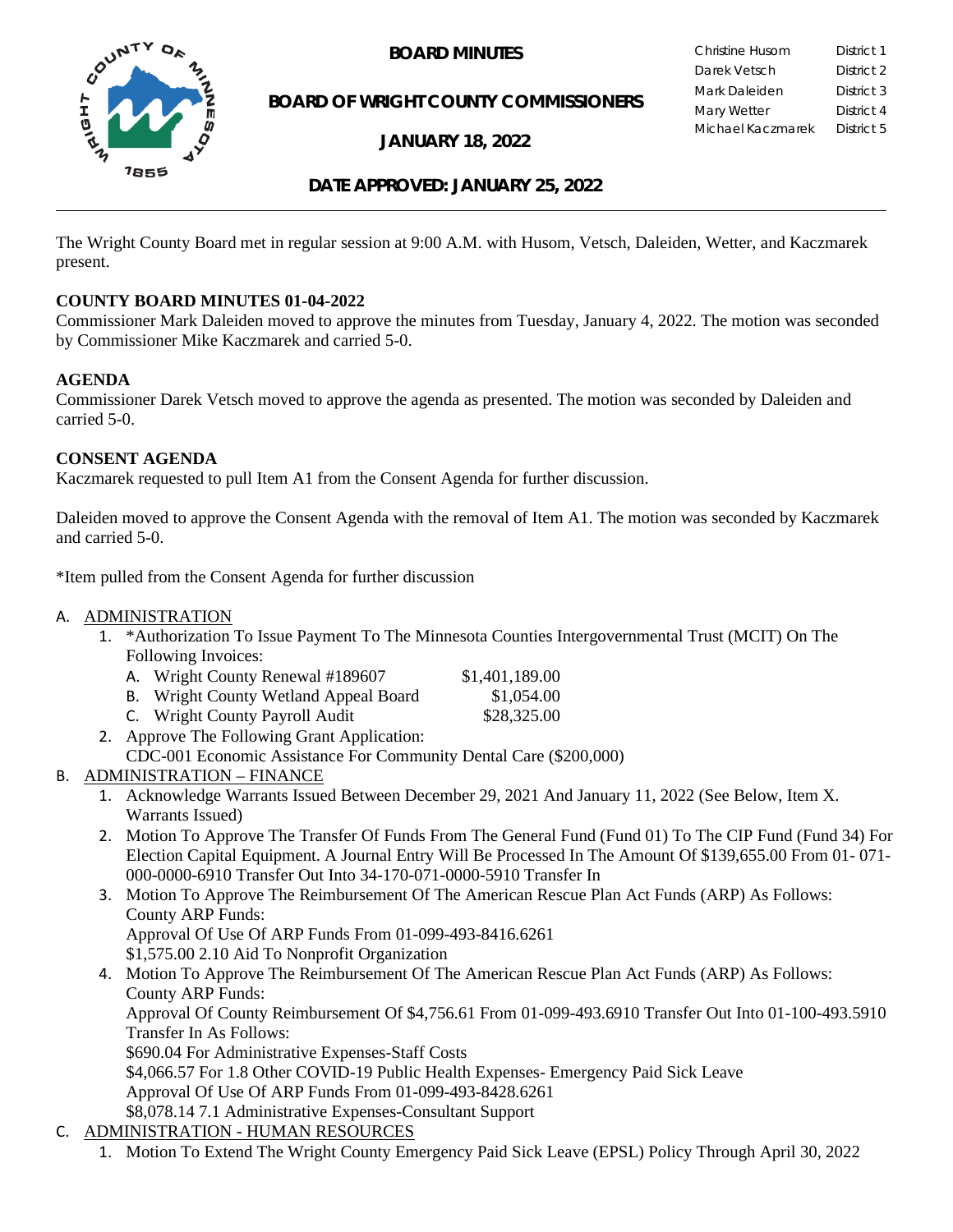#### D. AG & DRAINAGE

1. Accept The Multipurpose Drainage Management 2022 Grant For \$210,000.00 On Joint Ditch #15

- E. ASSESSOR
	- 1. Request To Fill A Vacant Property Appraiser Position
- F. EXTENSION
	- 1. Confirm District 5 County Extension Committee Appointment Keith Duske, Effective January 18, 2022 Term Ends On December 31, 2025 (Three Year Term)
- G. HEALTH & HUMAN SERVICES
	- 1. Position Replacement
		- A. Health Promotion Coordinator
		- B. Case Aide
- H. HIGHWAY
	- 1. Request To Fill Vacant Highway Maintenance Supervisor Position. We Have A Vacancy To Fill Due To A Promotion That Took Effect On Monday, January 10, 2022
- I. INFORMATION TECHNOLOGY
	- 1. Request To Fill The Vacant Technical Support Specialist Position
	- 2. Request To Fill A IT Business Analyst Position Due To Resignation
	- 3. Refer To The January 26th, 2022 Personnel Committee Moving Forward With An IT Infrastructure Position As Part Of The Approved 2022 IT Department Budget
	- 4. Refer To 01/26/2022 Technology Committee:
		- A. CIP Process
		- B. Project Updates
			- 1. CAMA
			- 2. Nintex To Flow
			- 3. Website Redesign
			- 4. Admin Government Center
			- 5. Admin Event Scheduler (Qflow)
			- 6. ERP
			- 7. TeamDynamix
			- 8. EDMS Recorder
		- C. 2022 Project Portfolio
		- D. TeamDynamix Project Planning Workflow
		- E. 2021 Project Summary Review
- J. PLANNING & ZONING
	- 1. Authorization To Fill Office Tech II Position Vacated Upon Promotion Of Sheryl Daniels To Office Manager
- K. SHERIFF'S OFFICE
	- 1. Renewal Of The Federal Equitable Sharing Agreement
	- 2. Position Backfill
		- A. Backfill One Deputy FTE
	- 3. Approve The Contract For Law Enforcement Coverage With The City Of Delano For 2022-2023

## **ITEMS PULLED FROM THE CONSENT AGENDA FOR FURTHER DISCUSSION**

## A. ADMINISTRATION

- 1. \*Authorization To Issue Payment To The Minnesota Counties Intergovernmental Trust (MCIT) On The Following Invoices:
	- B. Wright County Renewal #189607 \$1,401,189.00 C. Wright County Wetland Appeal Board \$1,054.00
	- D. Wright County Payroll Audit \$28,325.00

Kaczmarek stated he reviewed the Wright County Renewal #189607 and questioned if there have been any changes since last year or if there will be any changes once the county moves into the new Government Center. County Administrator Lee Kelly stated the renewal amount includes property, casualty, and workers compensation coverage. Kelly stated the county will move from builder's risk policy to covering the new Government Center once a certificate of occupancy is received.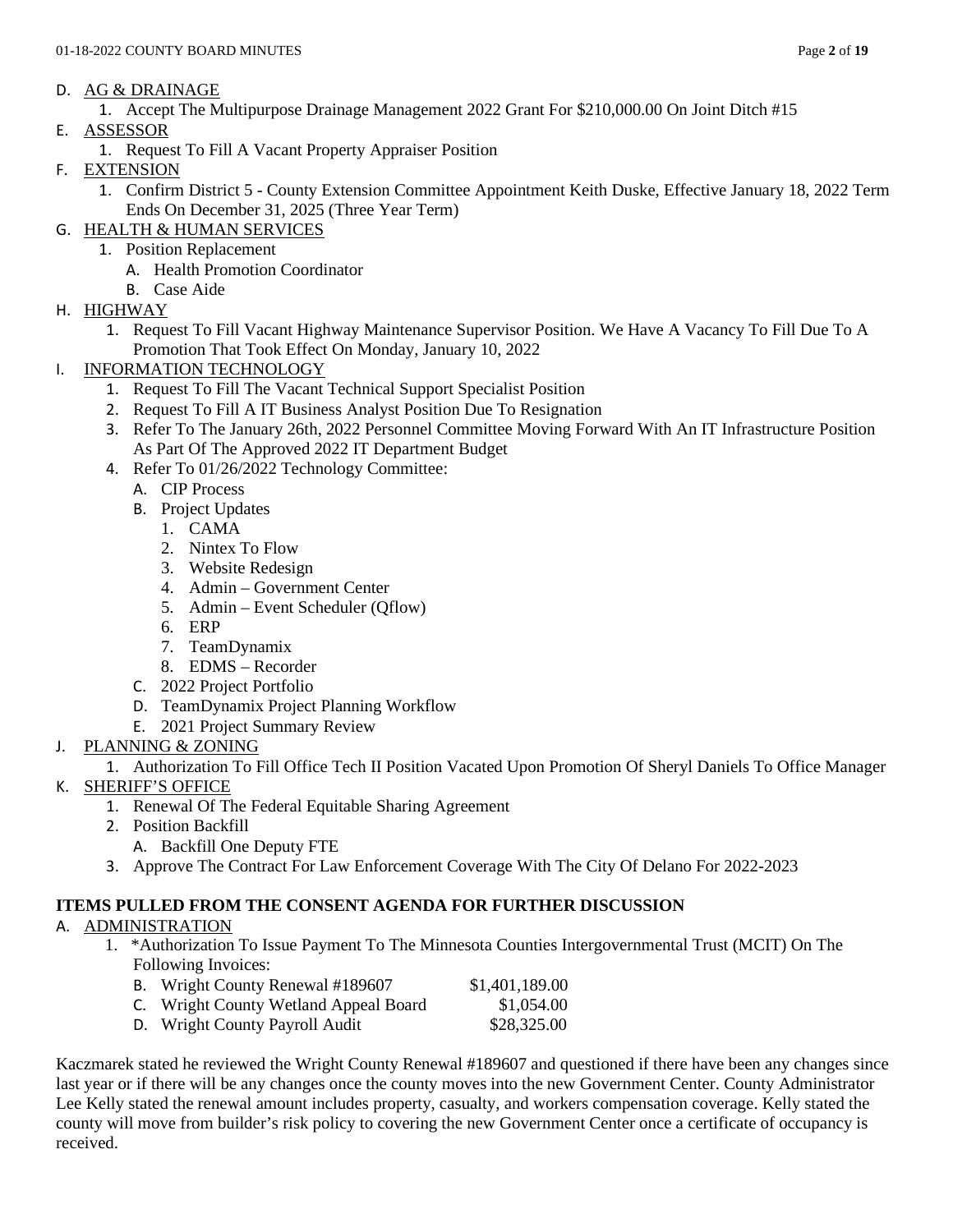#### 01-18-2022 COUNTY BOARD MINUTES Page **3** of **19**

Risk Manager Tim Dahl stated the property insurance includes buildings, vehicles, and other tangible assets, representing over \$200 million in insurable assets. Dahl added there will be a period that the new Government Center as well as the vacated Health & Human Services and current Government Center buildings are insured. The renewal amount is prorated. If coverage was canceled, the county would receive a refund. Dahl stated if the county were to seek coverage from the private market, the amount would be two to three times higher. The county is receiving a discount from MCIT due to the proactive measures put into place.

Kaczmarek moved to approve Item A1. The motion was seconded by Daleiden and carried 5-0.

#### **2022 BOARD REORGANIZATION**

The following is a list of members of Committees and the 2022 appointments. Alternates for Committees are in parentheses.

| <b>COMMITTEE</b>                                                           | 2022 APPOINTMENT                                                                                                                                                                                             |
|----------------------------------------------------------------------------|--------------------------------------------------------------------------------------------------------------------------------------------------------------------------------------------------------------|
| <b>Broadband Committee</b>                                                 | Vetsch, Daleiden                                                                                                                                                                                             |
| <b>Budget Committee Of The Whole</b>                                       | All Commissioners, Administrator, Auditor/Treasurer, Finance<br>Director                                                                                                                                     |
| <b>Building Committee</b>                                                  | Kaczmarek, Wetter, (Vetsch), Facilities Services Director                                                                                                                                                    |
| Dental Clinic Steering Committee                                           | Daleiden, Wetter                                                                                                                                                                                             |
| Ditch Committee (Combined Committee<br>to Inspect & Joint Ditch Committee) | Daleiden, Kaczmarek, (Husom), plus Commissioner from<br>District being addressed shall attend if not part of Committee.<br>Joint Ditch meetings will require three Commissioners.                            |
| Finance/CIP Committee                                                      | Vetsch, Daleiden, Administrator, Assistant Administrator,<br>Auditor/Treasurer, Finance Director, Assistant Finance Director,<br>and IT Director                                                             |
| Noxious Weed Appeal Committee                                              | Daleiden, Kaczmarek                                                                                                                                                                                          |
| Nuclear                                                                    | Vetsch, Husom, (Wetter), Administrator, Emergency<br>Management Director, and Emergency Management Deputy                                                                                                    |
| Owner's Committee – New Government Center                                  | Vetsch, Daleiden                                                                                                                                                                                             |
| Personnel/Employee Relations                                               | Daleiden, Vetsch, (Kaczmarek), and HR Director. Administrator<br>& Assistant Administrator for Union Negotiations. Finance<br>Director & Civil Division Chief Attorney for Deferred<br>Compensation.         |
| Safety                                                                     | Husom, Kaczmarek, Administrator, Assistant Administrator,<br>Risk Manager, Emergency Management Coordinator. (Also, one<br>Representative from each unit: Teamsters, WCDA, AFSCME,<br>Attorney's, and 49ers) |
| Security                                                                   | Husom, Kaczmarek, Two Judges, Administrator, Risk Manager,<br>Court Administrator, & Representatives from each of the<br>following Departments: Sheriff, Court Services, & County<br>Attorney                |
| <b>Tax Forfeit Committee</b>                                               | Wetter, Kaczmarek, Finance Director                                                                                                                                                                          |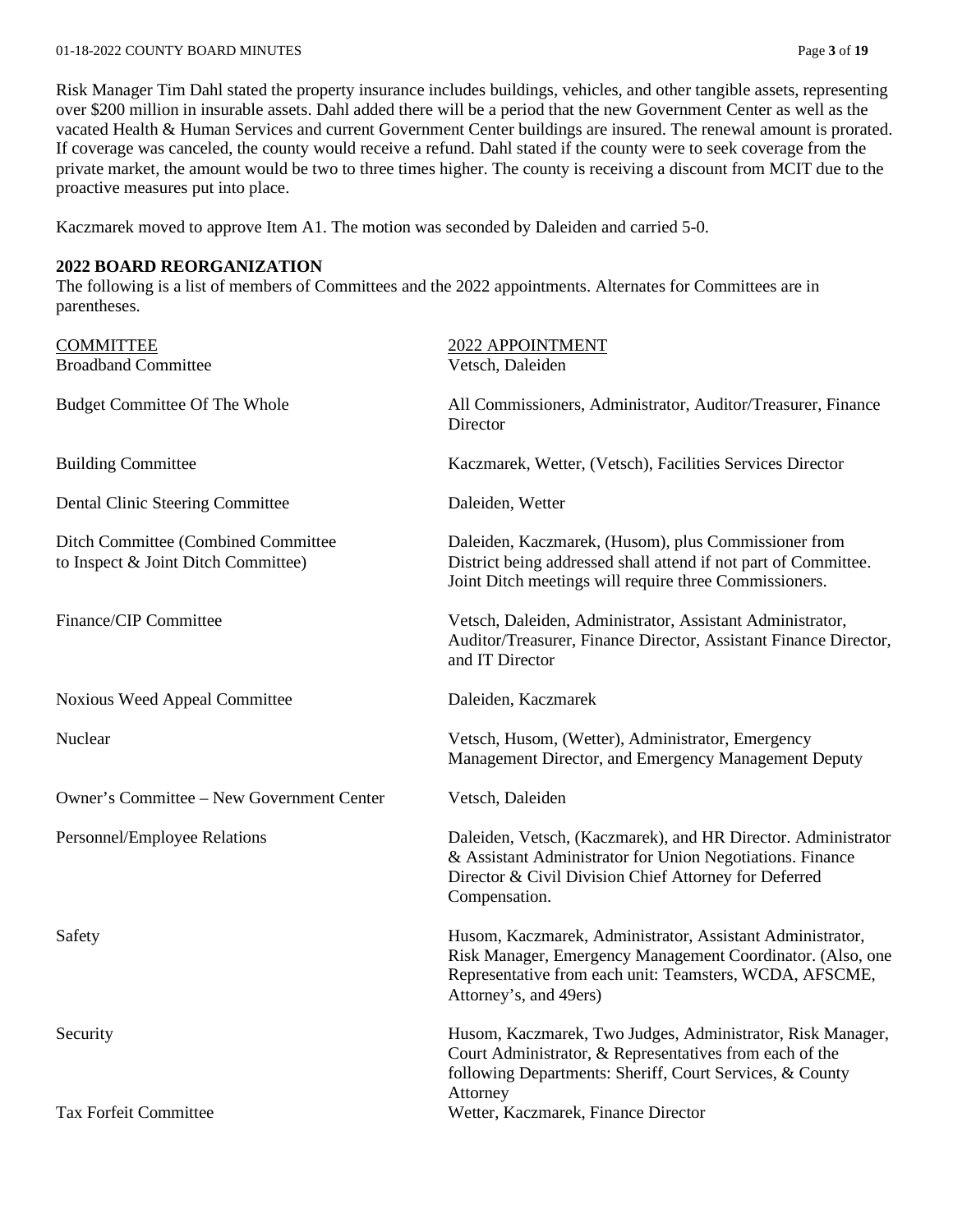| Technology                                                                                                 | Vetsch, Daleiden, Administrator, IT Director, Auditor/Treasurer,<br>Finance Director, & Representative from each Sub-Technology<br>Committee: Land Records, Sheriff, Public Works, Law Legal,<br>HHS, and Administration                                                                                                             |
|------------------------------------------------------------------------------------------------------------|--------------------------------------------------------------------------------------------------------------------------------------------------------------------------------------------------------------------------------------------------------------------------------------------------------------------------------------|
| Transportation Committee Of The Whole                                                                      | All Commissioners, Highway Engineer, Administrator                                                                                                                                                                                                                                                                                   |
| Ways & Means                                                                                               | Husom, Wetter, Administrator                                                                                                                                                                                                                                                                                                         |
| 911 Planning Committee                                                                                     | Husom, Kaczmarek, (Wetter), Assistant Administrator, IT<br>Representative, P&Z Administrator, Sheriff Representative,<br>Emergency Management Deputy Director, GIS Coordinator,<br>Communication 911 PSAP Mgr., Business Manager - Sheriff,<br>Facilities Services Director, Risk Manager, Public Health<br><b>Emergency Planner</b> |
| <b>ADVISORY BOARDS</b>                                                                                     |                                                                                                                                                                                                                                                                                                                                      |
| Aquatic Invasive Species (AIS) Advisory Board                                                              | Husom, Wetter                                                                                                                                                                                                                                                                                                                        |
| Area Transportation Planning (ATP)                                                                         | Vetsch                                                                                                                                                                                                                                                                                                                               |
| Bertram Chain of Lakes Advisory Board<br>(Bertram Chain of Lakes Regional Park<br><b>Advisory Council)</b> | Daleiden, Vetsch                                                                                                                                                                                                                                                                                                                     |
| Central MN Economic Development 7W District<br>Joint Powers Board                                          | Vetsch, Jolene Foss, (Wetter, Administrator)                                                                                                                                                                                                                                                                                         |
| Central MN EMS Region Joint Powers Board                                                                   | Husom (Kaczmarek)                                                                                                                                                                                                                                                                                                                    |
| Central MN Jobs & Training Joint Powers Board<br>(JTPA) Workforce Center                                   | Husom                                                                                                                                                                                                                                                                                                                                |
| Central MN Emergency Services Board (Regional<br>Radio Board)                                              | Kaczmarek (Husom)                                                                                                                                                                                                                                                                                                                    |
| Central Mississippi River Regional Planning<br>Partnership (CMRP)                                          | Vetsch, Daleiden                                                                                                                                                                                                                                                                                                                     |
| <b>County Extension Service</b>                                                                            | Wetter, Daleiden                                                                                                                                                                                                                                                                                                                     |
| Delegates to AMC                                                                                           | All Commissioners, Auditor/Treasurer, Administrator, Highway<br>Engineer                                                                                                                                                                                                                                                             |
| <b>East Central Joint Powers Board</b>                                                                     | Vetsch, Court Services Director                                                                                                                                                                                                                                                                                                      |
| <b>Economic Development Authority</b>                                                                      | All Commissioners                                                                                                                                                                                                                                                                                                                    |
| Economic Development Partnership Board<br>(Wright County) aka WCEDP                                        | Vetsch (Wetter)                                                                                                                                                                                                                                                                                                                      |
| Great River Regional Library Board                                                                         | Husom (Vetsch)                                                                                                                                                                                                                                                                                                                       |
| Highway 12 Safety Coalition                                                                                | Kaczmarek                                                                                                                                                                                                                                                                                                                            |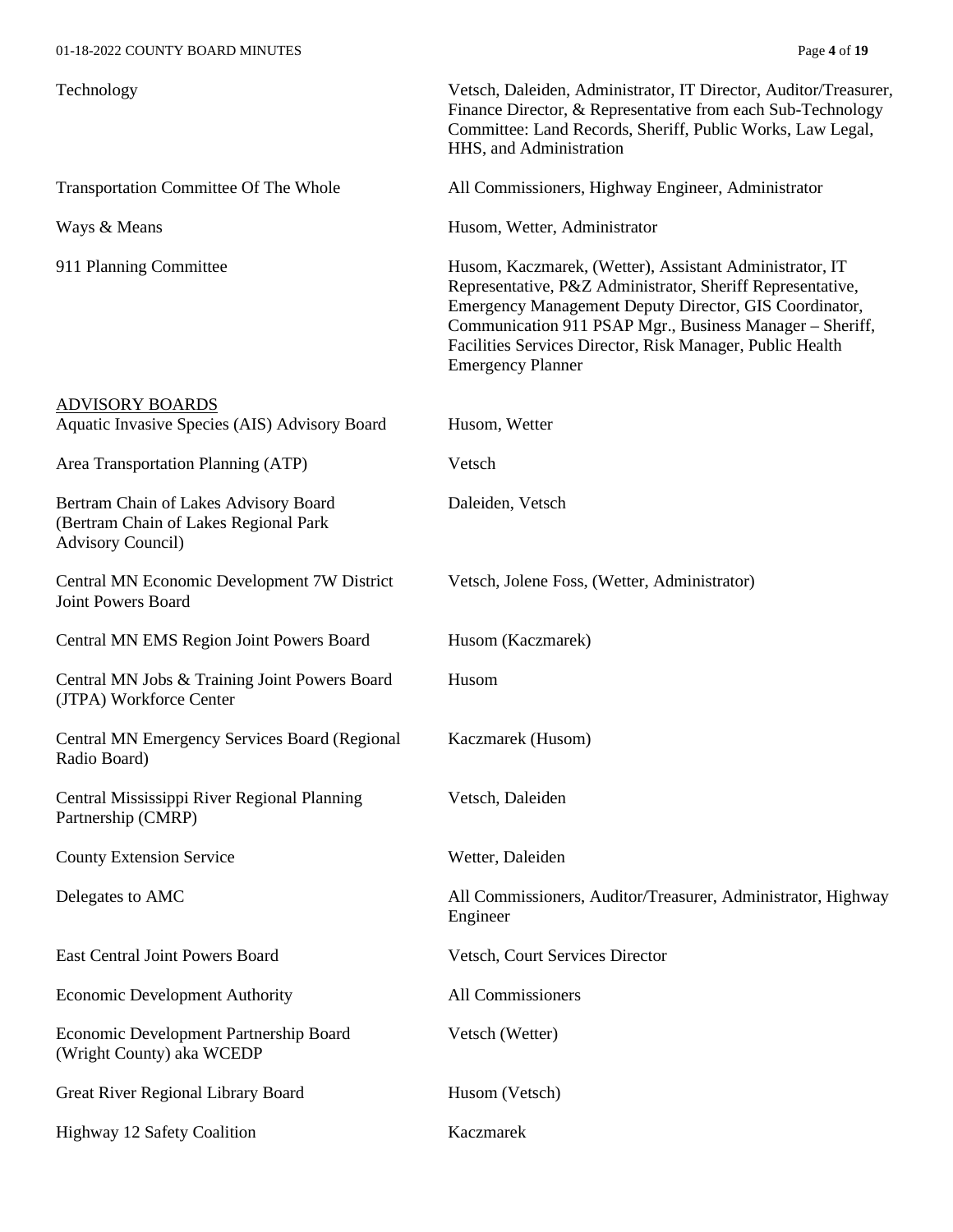#### 01-18-2022 COUNTY BOARD MINUTES Page **5** of **19**

| Highway 55 Coalition                                                          | Husom, Wetter, (Highway Engineer) |
|-------------------------------------------------------------------------------|-----------------------------------|
| <b>Historical Society</b>                                                     | Wetter                            |
| I-94 Coalition                                                                | Vetsch                            |
| Law Library Board                                                             | Husom                             |
| <b>Legislative Matters</b>                                                    | All Commissioners                 |
| Mentorship Education and Drug Awareness<br>Coalition of Wright County (MEADA) | Husom                             |
| MnDOT Policy Advisory Committee (PAC)                                         | Vetsch                            |
| Monticello Joint Planning Board                                               | Vetsch                            |
| One Watershed, One Plan Policy Committee<br>(North Fork Crow)                 | Wetter (Kaczmarek)                |
| One Watershed, One Plan Policy Committee<br>(South Fork Crow)                 | Wetter (Kaczmarek)                |
| One Watershed, One Plan Policy Committee<br>(Mississippi-Saint Cloud)         | Wetter                            |
| Parks Advisory Board                                                          | Daleiden                          |
| <b>Planning Commission</b>                                                    | Daleiden                          |
| Public Works Labor/Management                                                 | Husom, Administrator, (Vetsch)    |
| <b>Region 7W Transportation</b>                                               | Vetsch                            |
| Regional Crime Lab (Tri-County Regional<br>Forensic Laboratory)               | Husom                             |
| Safe Communities of Wright County (SCWC)                                      | Husom                             |
| Safe Harbor Task Force                                                        | Husom                             |
| Soil & Water Conservation District (SWCD)                                     | Wetter                            |
| <b>Trailblazer Joint Powers Board</b>                                         | Vetsch, Daleiden, (Wetter)        |
| The Turn Steering Committee                                                   | Husom                             |
| Twin Cities Urbanized Areas (UZA) Boundaries                                  | Vetsch                            |
| Water Management Task Force                                                   | Wetter                            |
| <b>Wright County Agricultural Society</b>                                     | Kaczmarek                         |
| Wright County Area Transportation Advisory<br>Council (WCAT)                  | Vetsch, Wetter                    |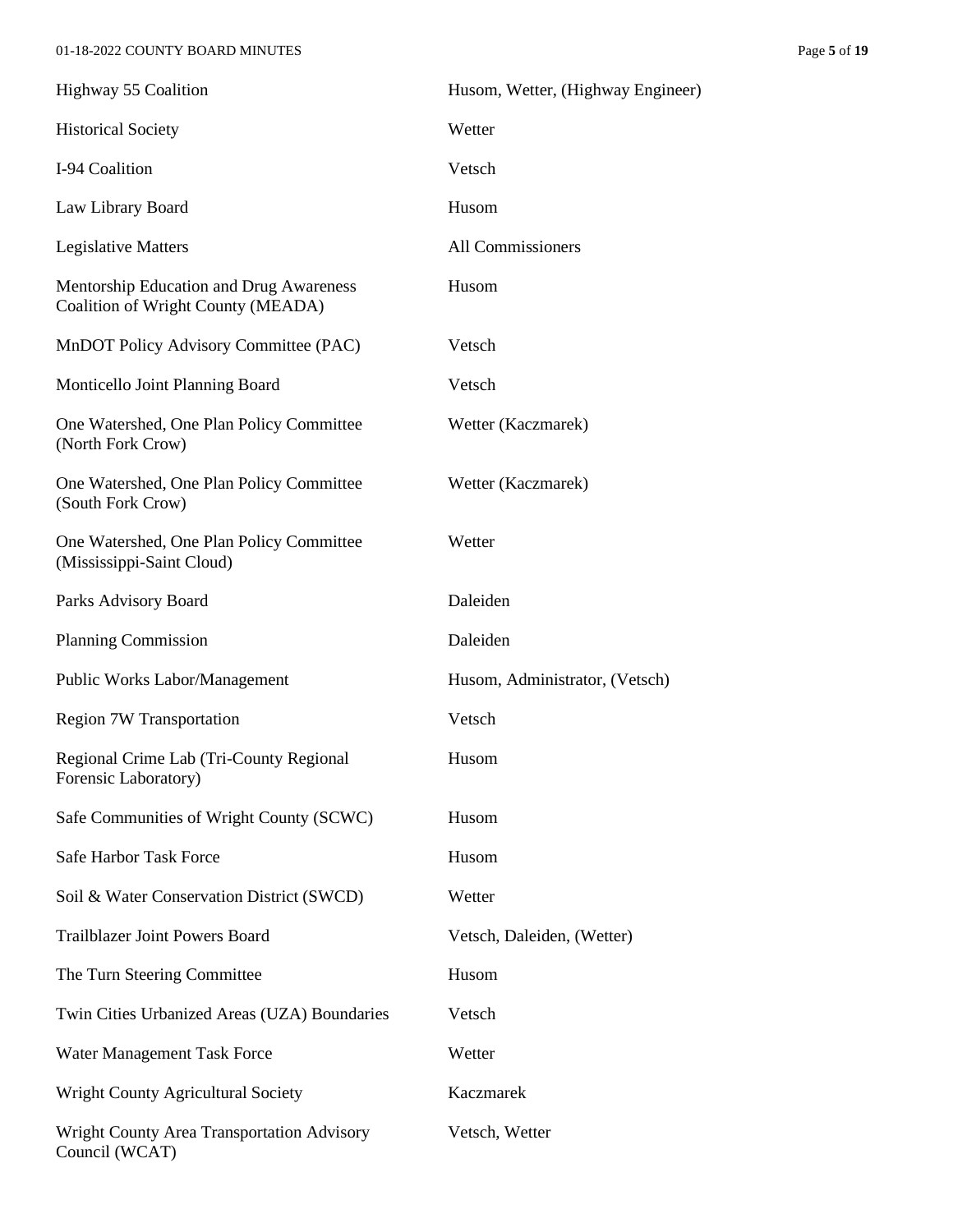Wright County Community Action Council Wetter, Daleiden, City Representative

Wright County Multi-Jurisdictional Hazard Kaczmarek Mitigation Planning Committee

On a motion by Kaczmarek, seconded by Daleiden, all voted to accept the Board appointments as recommended.

Kaczmarek questioned the benefits of being a member of Minnesota Rural Counties. Kaczmarek added the county has its own lobbying group. Kaczmarek stated he believes many of the MN Rural Counties' objectives don't align with the county's objectives. Commissioner Mary Wetter stated she is also unaware of the items MN Rural Counties will be lobbying for but added transportation seems to be a concern.

Kelly stated membership dues for 2022 are \$2,900. The county joined the MN Rural Counties in 2018 and at that time there were more Waters of the US and drainage issues. Kelly added that past commissioners have felt there was value in the group. Vetsch added the county will only see benefits if the group is leveraged.

The commissioners agreed to further discuss the MN Rural Counties membership at the next County Board meeting on Tuesday, January 25, 2022.

#### **TIMED AGENDA ITEMS**

#### **LINDSEY MEYER, ADMINISTRATION – FINANCE**

Adopt Resolution Approving Wright County's Application For The 2022 Help America Vote Act (HAVA) Grant Program

Finance Director Lindsey Meyer stated she is expecting approximately \$49,000 which will be used toward OnmiBallot equipment. Kaczmarek questioned if the county must provide matching funds for the grant. Meyer responded no. The funds will be used as a match for another grant the county applied for.

Daleiden moved to adopt the resolution approving Wright County's Application for the 2022 HAVA Grant Program. The motion was seconded by Vetsch and carried 5-0, on a roll call vote.

Adopt Resolution Establishing Absentee Ballot Board, Mail Ballot Absentee Ballot Board And UOCAVA Absentee Ballot Board For The 2022-2023 Election Cycle

Meyer stated the county is statutorily required to establish Ballot Boards.

Wetter expressed concerns with the language in the resolution related to allowing trained deputy staff to count absentee ballots and perform the absentee ballot board duties for all elections. Wetter stated there is currently a court case about having an equal number of Republicans and Democrats perform ballot board duties. Wetter added staff could be biased and she understood the law to require an equal representation of each party.

Meyer responded election judges and trained staff are expected to be impartial. Meyer stated the party balance is the sufficient number of election judges or trained staff. The makeup of the group can be determined at a later date. The resolution is purely to establish the absentee ballot boards.

Vetsch questioned is there is a way to add bipartisan observers to help build integrity to the process. The election process is under scrutiny. Vetsch stated the county must do as much as it can to add integrity to the election process.

Commissioner Christine Husom added election judges and trained deputy staff must be impartial and honest. Wetter stated she has previously been an election judge and understands things going on behind the scenes. Wetter added she is trying to avoid a mishap.

Kaczmarek questioned if there is anything different in the process from last year. Meyer responded no. Daleiden motioned to approve the resolution with the members of the ballot board to be determined at a later date. The motion died for a lack of a second.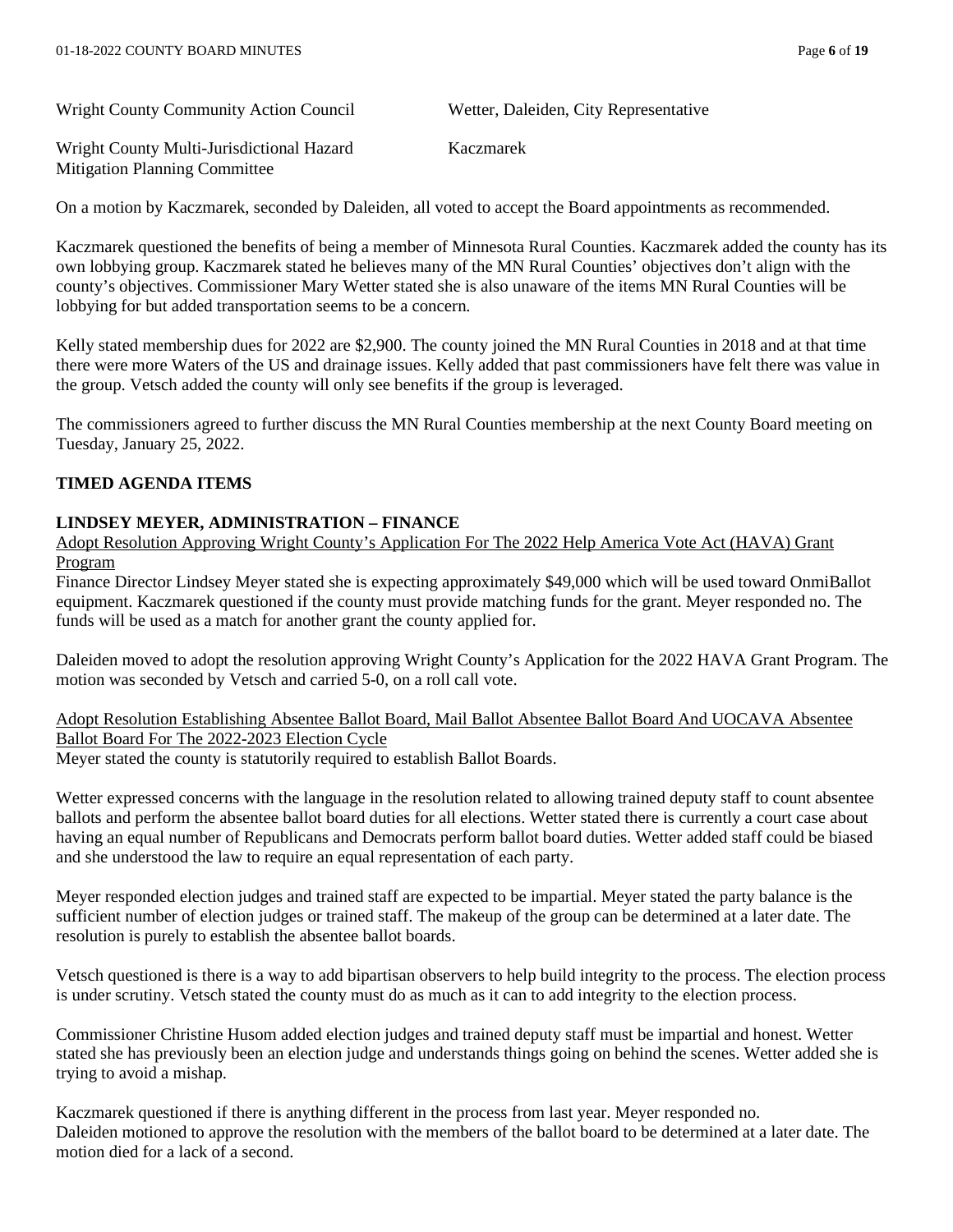Vetsch stated there is no language in the resolution requiring staff to present the list of ballot board members to the County Board for approval. As written, the resolution gives the Finance Director the authority to appoint members to the ballot board. Office Manager/Elections Supervisor Corissa Aronson stated a list of ballot board members can be brought to the County Board for approval.

Vetsch moved to approve the resolution establishing absentee ballot boards for the 2022-2023 election cycle with modification of the language to include the requirement of presenting the list of ballot board members to the County Board for final approval. The motion was seconded by Wetter and carried 5-0, on a roll call vote.

## **TONY RASMUSON, ASSESSOR**

The County Board Will Need To Set The Time And Date For The 2022 County Board Of Equalization In Accordance With Minnesota Statute 274.14

Senior Appraiser Manager Tammy Anderson explained the annual meeting must be scheduled after the second Friday in June and must occur before June 30 to allow county property owners the option to appeal to the County Board their assessment and classification for 2022. Anderson stated a deadline for property owners to make appeals has been set in previous years in order to allow staff time to gather information.

Daleiden moved to approve setting the 2022 County Board of Equalization at 4:00 p.m. Monday, June 13 with the deadline for property owners to make an appointment set as Monday, June 6. The motion was seconded by Vetsch and carried 5-0.

# **VIRGIL HAWKINS, HIGHWAY**

Approve Resolution Regarding Spring Load Restrictions On The Wright County Highway System. Minnesota State Statutes (169.87) Provides Local Authorities, With Respect To Highways Under Their Jurisdiction, To Designate Seasonal Load Restrictions. Limiting Loads On Designated Highways During The Spring Thaw Period (When The Highways Are At Their Weakest Strength Due To Saturation Of The Underlying Soils) Protects The Investment And Preserves The Life Of The Highways.

Highway Engineer Virgil Hawkins stated load restrictions typically last eight weeks, however the county relies on data from Minnesota Department of Transportation (MnDOT). Daleiden moved to approve the resolution regarding spring load restrictions on the county highway system. The motion was seconded by Kaczmarek and carried 5-0.

Authorize Highway Engineer Hawkins And Assistant Highway Engineer Hausmann To Attend The NACE (National Association Of County Engineers) Annual Meeting/Management & Technical Conference In Buffalo (Erie County), New York, From April 24-27, 2022. County Board Approval Of This Budgeted Expense Is Required, Per County Policy, As This Involves Out-Of-State Travel. The National Association Of County Engineers (NACE) Annual Meeting/Management & Technical Conference Offers Timely And Informative Sessions And Education/Training On County Engineering Topics.

Kaczmarek questioned if there is an option for virtual attendance. Hawkins responded the entire conference was held virtually last year and the year before the conference was cancelled. This year, the conference will be held in-person or will be cancelled; there will not be a virtual option. Daleiden requested an update from Hawkins after the conference.

Daleiden moved to authorize Highway Engineer Hawkins and Assistant Highway Engineer Chad Hausmann to attend the NACE Annual Meeting/Management & Technical Conference in Buffalo (Erie County), New York, from April 24-27, 2022. The motion was seconded by Wetter and carried 5-0.

Approve Resolution Of Final Acceptance For Contract No. 2001 And Authorize Final Payment To Knife River Corporation In The Amount Of \$83,605.50. Contract No. 2001 Was Our 2020 Pavement Preservation Program And Included Segments Of CSAH 8, CSAH 31, CR106 And CR145. The Final Value Of The Work Certified Is \$7,863,073.64. Vetsch moved to approve the resolution of final acceptance for contract No. 2001 and authorize final payment to Knife River Corporation in the amount of \$83,605.50. The motion was seconded by Daleiden and carried 5-0, on a roll call vote.

# **BARRY RHINEBERGER, PLANNING & ZONING**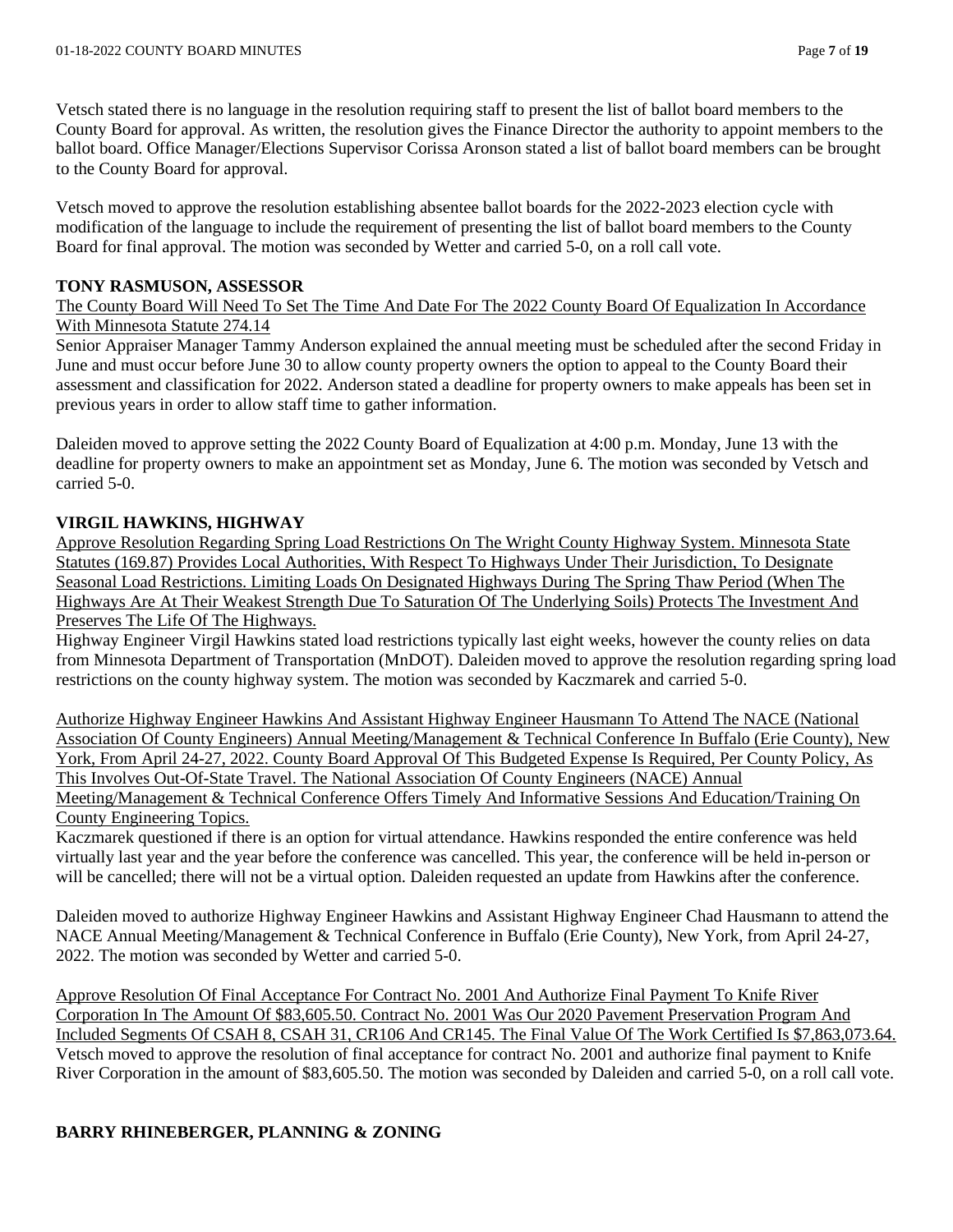### Action On Ordinance Amendment Number 21-5 Solar Energy Farms And Solar Energy Systems As Recommended By Planning Commission

Action On Ordinance Amendment Number 21-5A

Civil Division Chief Attorney Greg Kryzer stated a public hearing was held before the Planning Commission on Thursday, December 16, 2021. After lengthy discussion at the Planning Commission meeting, the ordinance was amended by removing a section, and recommended for adoption. Kryzer stated Amendment 21-5A includes the language that was removed at the Planning Commission meeting.

Vetsch moved to approve Ordinance Amendment 21-5 and Ordinance Amendment 21-5A. The motion was seconded by Kaczmarek.

Kaczmarek requested an amendment to Article 1, Section 2 by inserting the following after section 155.108(C)(15)(a)(15):

"A certified or sworn statement by the Applicant which includes a full listing and disclosure of all materials and substances which are included in the construction of the solar panels that will be placed on the property. This statement will need to be reaffirmed and redisclosed at the time the building permit application is filed."

Kaczmarek stated the amended language comes from a discussion regarding public safety. If there was a fire, the fire departments would know what materials are located at the site.

Vetsch amended his motion to include the amended language Kaczmarek presented. The motion was seconded by Kaczmarek.

Vetsch stated there were numerous meetings regarding this matter. Vetsch stated members of the public have complained setbacks were not discussed, however, there was discussion about co-locating and the concerns of having small solar subdivisions. Vetsch stated this is not removing property owners rights, there is just a different process. If citizens want to have one megawatt units, there will have to be space between them. Larger units will be regulated by the Public Utilities Commission (PUC).

Wetter questioned if a property owner would be allowed to install a unit if the neighboring property already has an existing unit, less than one mile away. Kryzer responded there would have to be a one-mile setback. Wetter expressed concerns with multiple transmission lines going all over the place. Vetsch stated solar farms are only producing energy 17 percent of the time in Minnesota and the cost-benefit analysis needs to be weighed. Vetsch added all energy needs to be paying the same amount of tax.

Kaczmarek stated the ordinance was distributed to all cities and townships in the county. All approved the ordinance as written, except for one township due to the setback requirement. Many wanted to copy the language and others wanted the ordinance to be stricter. One of the requests was having the driveway permit approved to the solar field prior to construction. Planning & Zoning Administrator Barry Rhineberger stated that could be part of the site approval that the Planning Commission does. It could be a requirement at the time of permit application. Township roads have the authority to approve driveway locations.

Ordinance Amendment 21-5 and Ordinance Amendment 21-5A passed 3-2, on a roll call vote with Daleiden and Wetter opposing.

# **NOTICE OF ADOPTION OF WRIGHT COUNTY ORDINANCE 21-5**

Please take notice that the Wright County Board of Commissioners on January 18, 2022 approved amendments to Wright County Ordinance 155.003 and 155.108. These amendments concern Solar Energy Farms and Solar Energy Systems. The amendments include changes to the definitions of Solar Energy Farms and Solar Energy Systems. Solar Energy Systems were increased in size up to 200 kilowatts and the permitted operations of Solar Energy Systems was increased to 40 kilowatts. The base amount of Solar Energy Farms was increased and amended to reflect the changes to Solar Energy Systems.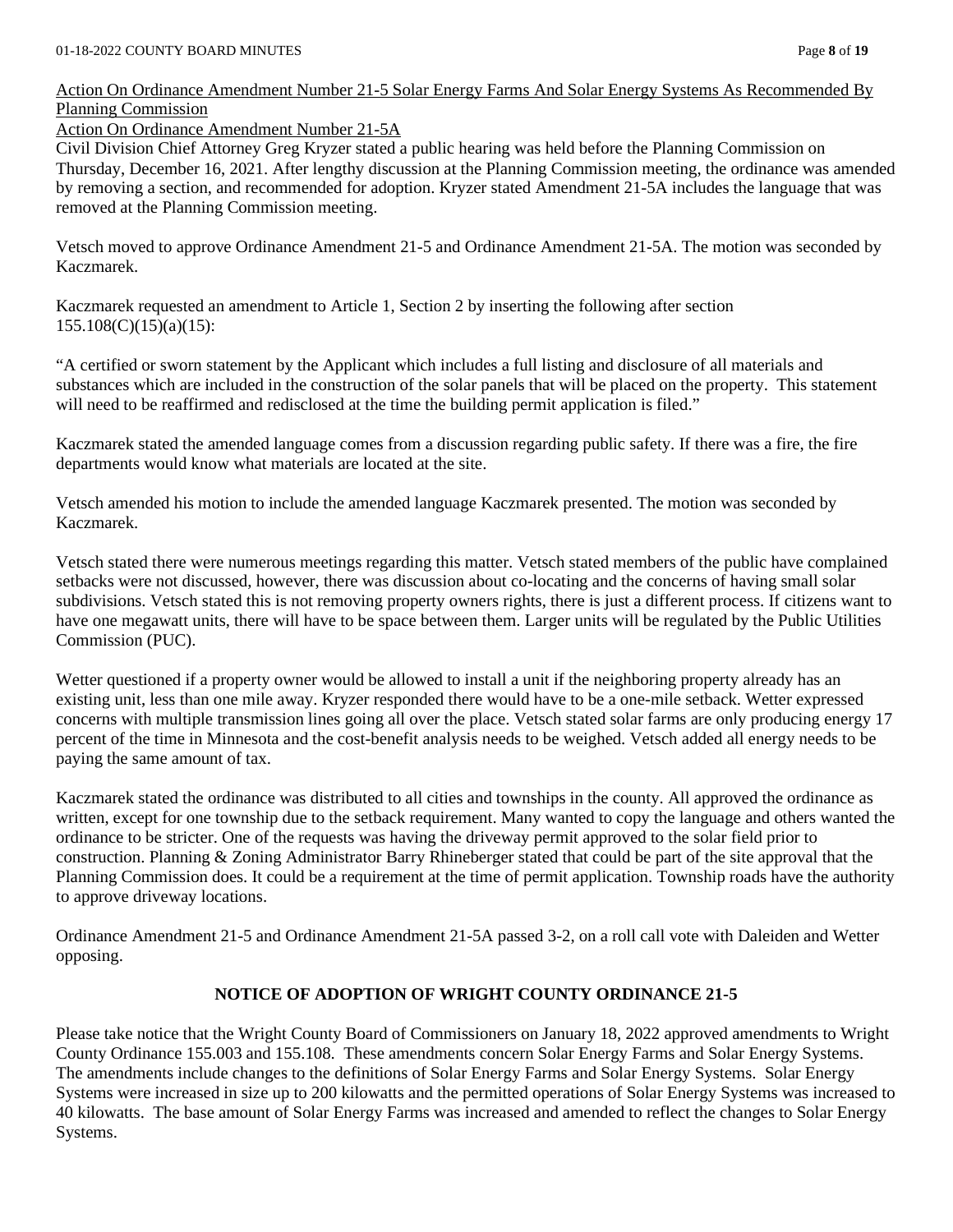Wright County Ordinance § 155.108 also includes amendments to the decommissioning agreements and application requirements for Solar Energy Farm Conditional Use Permits. These amendments include a requirement for landowner signature on any applications as well as the prevention and control of noxious weeds. The application requirements were amended to also require more site plan mapping, more detailed surveys and plans for drainage and setbacks, and a disclosure of materials contained in the solar panels. The decommissioning agreements were amended to clarify when the escrow funds can be used for abatement and for reimbursement by private landowners.

Wright County Ordinance § 155.108 was also amended to include a one-mile setback for Solar Energy Farms that are less then 1.49 megawatts.

## **LEE KELLY, ADMINISTRATION**

Approval Of Statement Of Work (SOW) With Sierra-Cedar For Enterprise Resource Planning (ERP) Implementation Kelly said the SOW has been reviewed by several parties including internal legal. The plan is for a mid-February start with implementation of financials, contracts, and grants in 2022. Kelly stated the county reached out to other firms to compare prices.

Kaczmarek questioned if reference checks have been completed. Kelly responded a working group with Dakota County has been formed. Other government agencies have also been contacted. Kelly stated he is anticipating the system to go live at the end of 2022.

Vetsch moved to approve the SOW with Sierra-Cedar for ERP Implementation. The motion was seconded by Daleiden and carried 5-0.

## **ITEMS FOR CONSIDERATION**

## **ADMINISTRATION**

Cancel County Board Meeting In March, May, August, And November Due To Five Tuesdays In Each Month

Daleiden moved to cancel the March 1 County Board Meeting and move the County Board Workshop to March 15. The motion was seconded by Vetsch and carried 5-0.

Vetsch moved to cancel the May 31 County Board Meeting. The motion was seconded by Daleiden and carried 5-0.

Vetsch moved to cancel the August 23 County Board Meeting. The motion was seconded by Wetter and carried 5-0.

Wetter moved to cancel the November 22 County Board Meeting. The motion was seconded by Kaczmarek and carried 5-  $\overline{0}$ .

#### Resolution Setting Minimum Salary For Elected Officials For January 1, 2023

Kelly stated the county is required by Statutes 387.20 and 388.18 to set a minimum salary for elected officials during an election year. Kaczmarek questioned if there is a process to set a maximum salary. Kelly responded his is not aware of other counties doing so and encouraged the board to set a salary on the merits of the candidate.

Daleiden moved to approve the resolution setting the minimum salary for elected officials for January 1, 2023. The motion was seconded by Wetter and carried 5-0, on a roll call vote.

#### Adopt Budget Schedule For 2023 Budget Process

Daleiden moved to adopt the budget schedule for the 2023 budget process. The motion was seconded by Vetsch and carried 5-0.

# **ADMINISTRATION – FINANCE**

On January 7, 2022, The Department Of Treasury Department Released The Final American Rescue Plan (ARP) State And Local Fiscal Recovery Rule. In The Final Rule There Is New Standard Allowance Amount Available Up To \$10 Million Dollars For Revenue Loss, Not To Exceed The Award Allocation. The ARP Committee Is Recommending That Wright County Elects The Standard Allowance Of \$10 Million In Revenue Loss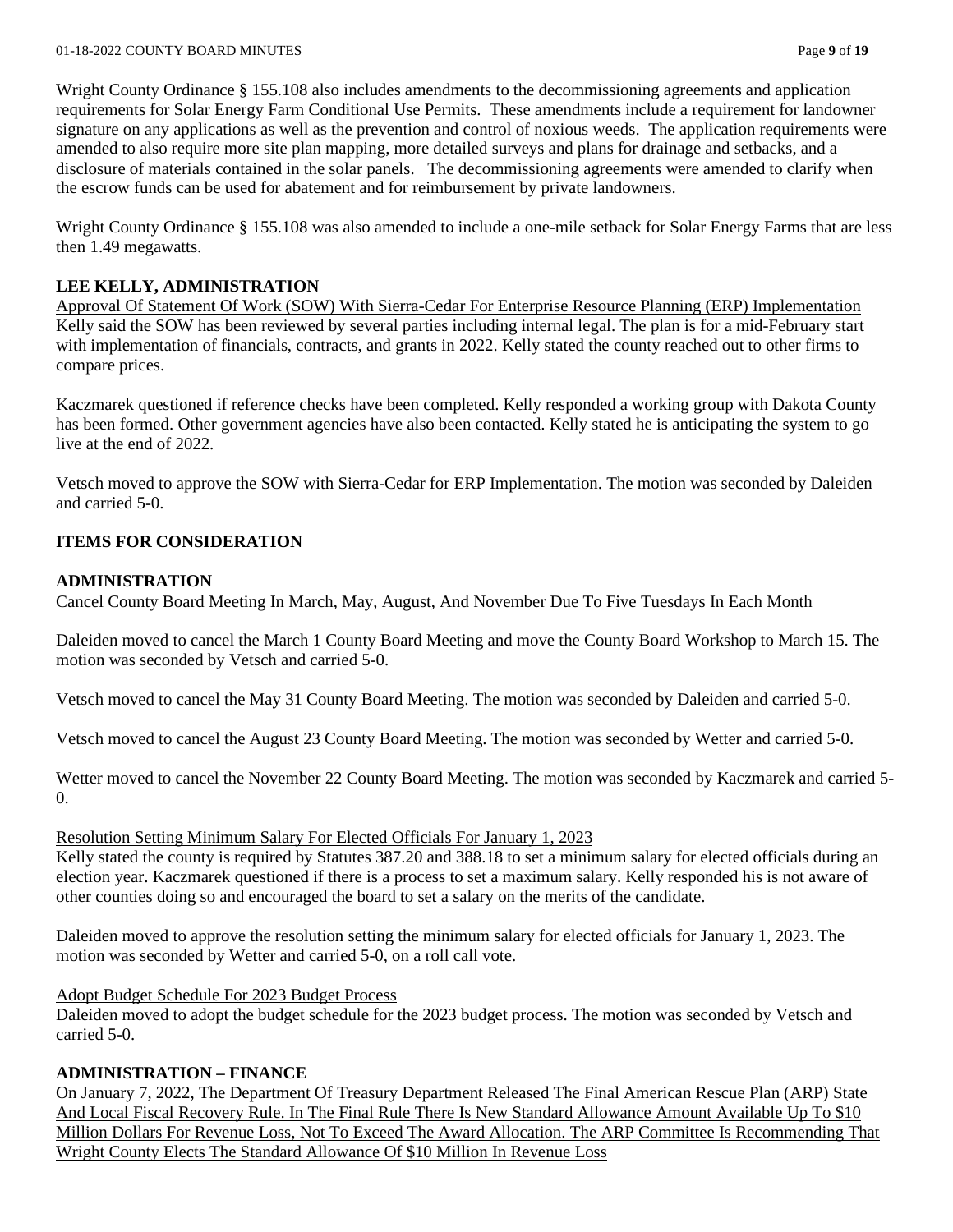Assistant Finance Director Heather Lemieux recommended the county elects the standard allowance of \$10 million in revenue loss rather than the \$1.6 million previously calculated by staff.

Vetsch moved to elect the standard allowance of \$10 million in revenue loss. The motion was seconded by Daleiden and carried 5-0.

### **COMMITTEE MINUTES**

#### **COMMITTEE OF THE WHOLE (1-06-2022)**

Wetter moved to approve the Thursday, January 6 Committee of the Whole meeting minutes. The motion was seconded by Daleiden and carried 5-0.

#### *I. Jail Medical Provider*

*Captain Pat O'Malley introduced CentraCare Director Heather Qunell and CentraCare Medical Director Dr. David Frenz. O'Malley stated discussions with CentraCare began several months ago. O'Malley stated the jail is required to provide medical services and the county currently has a contract with Mend Correctional Care to provide those services. Mend Correctional Care provides health technicians to help distribute medications, nursing services, mental health services, and an onsite provider.* 

*Commissioner Mary Wetter questioned where Mend Correctional Care is located. O'Malley stated Mend is a correctional care provider and is not affiliated with any hospitals or clinics. Inmates come to the jail with all levels of medical and mental health needs. The severity of mental health issues has increased over the last 12 months. O'Malley stated there are potential problems with the current contract and he believes a contract with CentraCare would be in the best interest of the county. CentraCare only provides medical services to jails in counties where other CentraCare services are already established. CentraCare currently provides medical services to Stearns County, Benton County, and Todd County.* 

*Frenz stated CentraCare is a large health care system based in St. Cloud. Benton County and Stearns County invited CentraCare to the jail medical provider business to provide more comprehensive care. Jail medical services are completely divorced from care before and after custody. When individuals are incarcerated, a lot of the treatment done before is erased and there is also not a lot of continuity once inmates are released. Frenz has been a physician since 2004 and is board certified in addiction medicine.* 

*Frenz stated CentraCare has a goal of improving the health of the community, enhancing the patient experience, reducing the cost of care, and improving provider and staff well-being. Frenz explained CentraCare's philosophy is the standard of medical care in jail is indistinguishable from the medical care in the community. Frenz added CentraCare wants to provide seamless care before, in, and post-custody. CentraCare proposed to collaborate with Stellis Health to view precustody medical records. Additionally, Stellis could review the treatment provided and continue treatment after custody.* 

*Qunell stated CentraCare will bring an electronic medical records system, called Epic, into the jail. Historically it has been difficult to determine what medicines individuals were prescribed prior to coming to jail. Qunell added there are many patients in jail dealing with mental health issues. CentraCare partners with other local agencies to help assess persistent medical issues. CentraCare has also developed protocols for correctional care staff to follow when medical care providers are not available.* 

*One of the main missions of CentraCare is to provide the right care for the patient while in custody as well as creating a plan of care for when the patient leaves. CentraCare has worked to build relationships with other health systems in the area. Social workers can assist with housing. When relationships are built with key players in the county, the costs can be drastically reduced. Qunell presented a slide that tracked contacts with services such as detox, jail, police, and emergency room admissions for five individuals. The number of contacts with these agencies drastically reduced once a plan was created for each individual.* 

*O'Malley stated there are a lot of people in and out of jail and the average length of stay is 14 days. There are inmates that are in jail for more than two years at a time. The seriously or mentally ill are typically in jail for three to six months or longer. The jail would like to create a better release program to help assist individuals connect with services that are*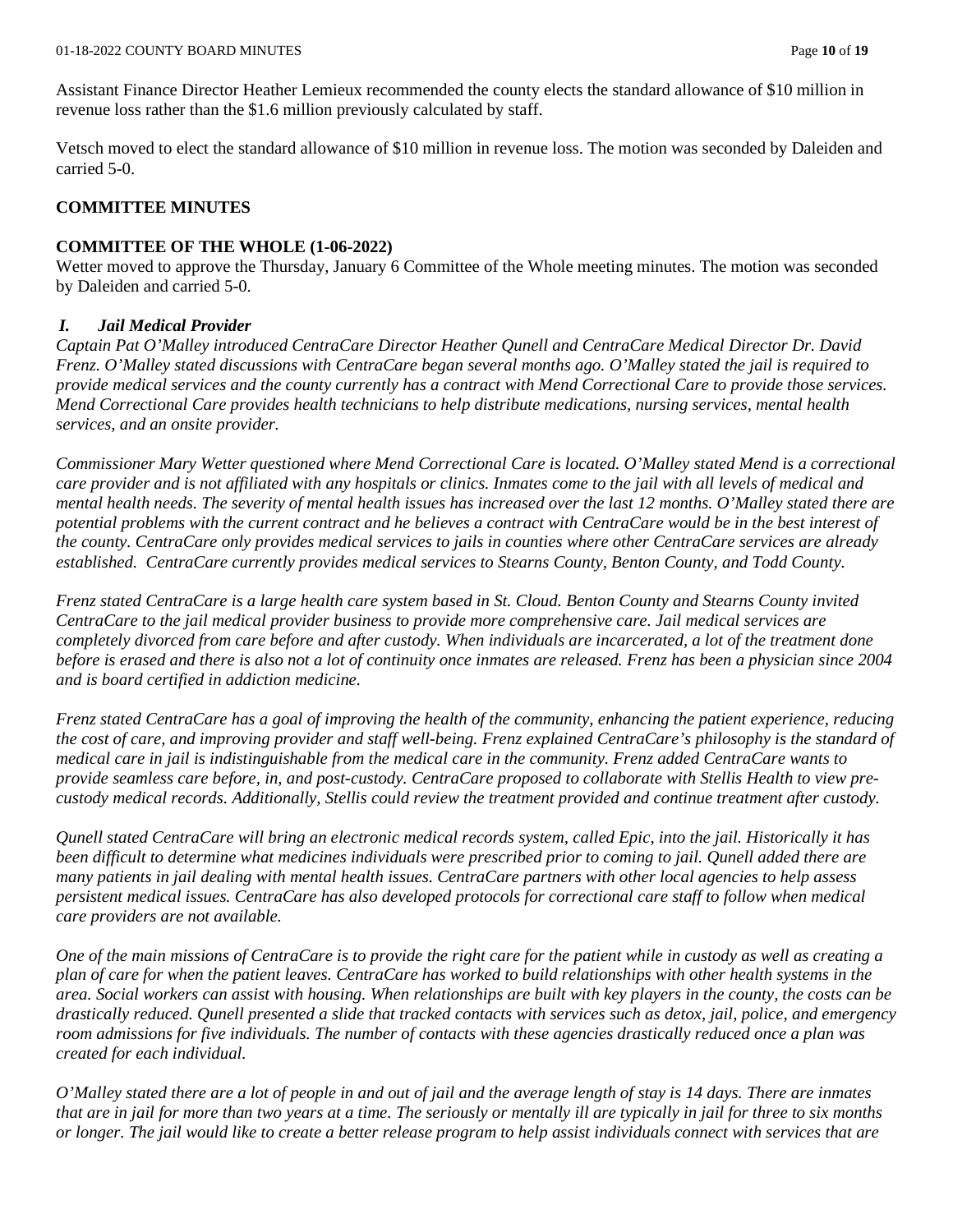*already available in the county. The relationship with CentraCare would open the door to things the jail is currently unable to do.* 

*Wetter questioned what percentage of individuals need continued care. O'Malley responded a third of the jail population would benefit from the program and added 100 percent of the inmates staying in custody for more than six months would directly benefit.* 

*O'Malley stated there is not a requirement to post a Request for Proposal (RFP). O'Malley added Anoka County previously posted an RFP and received only two responses. O'Malley stated the limited access to medical records is currently a roadblock for the jail. All medical records come by fax and there is no way of tracking information.* 

*O'Malley stated the reason the discussions started with CentraCare is because the jail was having issues getting inmates seen by medical professionals in a timely manner. Frenz stated 85 percent of the time, inmates can meet through virtual health without taking them out of jail.* 

*Commissioner Mark Daleiden questioned if the inmates would be transported to Monticello. O'Malley stated inmates are currently taken to Monticello because of the issues with getting individuals seen in Buffalo. Frenz stated CentraCare would rather not transfer to the emergency room and there are very few offsite transports. There are costs associated with having officers available for transport. O'Malley stated the county is currently paying \$513,000 for contract services alone with Mend. O'Malley added the county currently is involved in two lawsuits regarding medical services. Daleiden stated there have been payments to Allina for emergency room visits that are separate from the Mend contract. O'Malley stated the county spends approximately \$150,000 per year for outside medical services. CentraCare has proposed a cost of \$887,000.*

*O'Malley stated Mend currently provides health technicians that are trained to distribute medications while the CentraCare contract would include Licensed Practical Nurses (LPN). LPNs can help the jail in more ways than just distributing medications. Qunell stated a list of providers that can be contacted at any time – day or night – will be available.* 

*Wetter questioned where lab work would be sent. O'Malley responded some testing is done on site and the rest is sent to a CentraCare lab. Frenz stated CentraCare could run lab work at the jail rather than immediately sending someone to the emergency room. Sheriff Sean Deringer emphasized the positive outcomes, community-based relationship, continuity of care, and minimized risk to the county. Commissioner Christine Husom agreed the model makes sense for the county.* 

*Wetter questioned how long Stearns, Benton, and Todd Counties have used CentraCare services. Frenz responded CentraCare has worked with Benton since October 2017, Stearns since January 2021, and Todd for approximately a year now. Qunell added CentraCare is looking to be a partner, not a vendor. O'Malley stated the county is required to give a 180-day notice to Mend Correctional Care.* 

*Daleiden questioned if other counties are billed for boarding inmates. O'Malley stated anything above in-house services is billed. Deringer added the county may do less billing with the CentraCare contract. If the inmates do not leave the facility, there will not be a bill. O'Malley added there are not typically many medical issues with inmates that are boarding.* 

*Daleiden questioned if CentraCare would provide additional mental health care. O'Malley stated that is an area he is hoping to see improvement. Frenz added the CentraCare approach is vastly different than other vendors. Other vendors use the cheapest medicines, while CentraCare does not have a list of prohibited medicines. O'Malley added changing medicines that are working for an individual almost always causes issues. Deringer added there are several inmates on suicide watch, and it is important to mitigate risk as much as possible.* 

*Commissioner Mike Kaczmarek questioned if the county pays any of the post-custody care. O'Malley responded the jail would not pay for post-custody care however, other county services may. Kaczmarek questioned how ambulance services would work. O'Malley stated the closest ambulance will come.*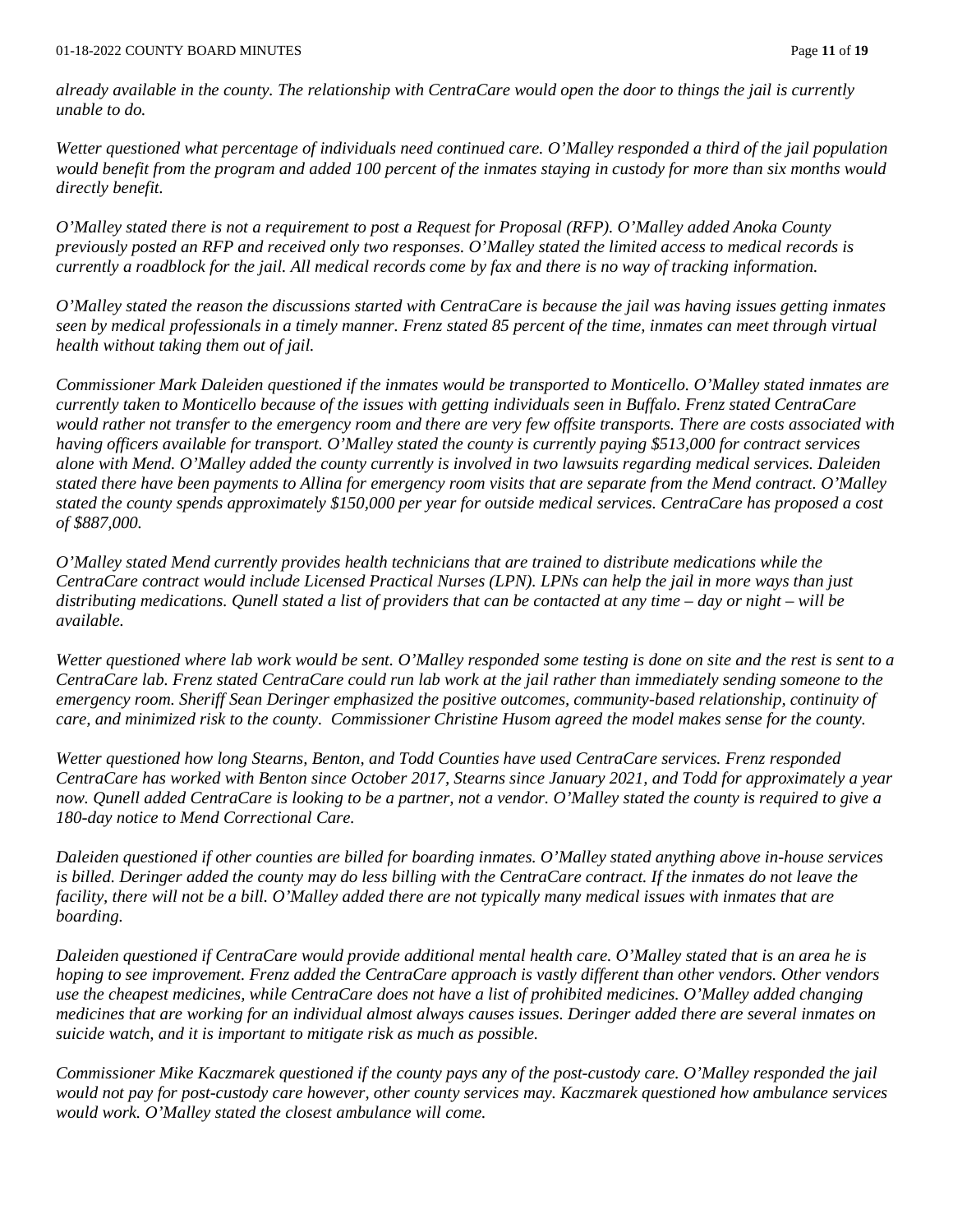#### 01-18-2022 COUNTY BOARD MINUTES Page **12** of **19**

*Kaczmarek questioned the staffing hours the CentraCare contract would include. O'Malley stated a doctor would visit the jail two times a week and there would be 24/7 on-call coverage. Registered Nurses (RN) would cover 116 hours a week, LPNs would cover 112 hours per week, and mental health services would be provided on site three times a week. Currently there is a doctor on site once a week for six hours and 24/7 on call services. RNs provide 120 hours per week; health technicians provide 100 hours per week, and mental health services are available eight hours per week.* 

*Kaczmarek questioned if the jail has an X-ray machine. O'Malley stated the jail currently does not but there have been discussions about getting a portable X-ray machine.* 

*Kaczmarek stated he would like the opportunity to contact the other counties that are contracting with CentraCare. Wetter questioned if the county could afford the contract. Finance Director Lindsey Meyer stated there are funds available. O'Malley added he believes Mend Correctional will ask for an increase in the contract cost because of staffing shortages.* 

*Kaczmarek stated approximately \$150,000 is spent above the current contract for medical. O'Malley stated the medical conditions that come into jail cannot be controlled. O'Malley stated he does not expect a decrease in the amount spent on medical care outside of the jail. Qunell added the number of transports can be reduced, which will save the county money.*

*County Administrator Lee Kelly stated there is overall value in the contract and it will help reduce risk. Public Health Director Sarah Grosshuesch stated she has heard wonderful things from Stearns County about CentraCare. Grosshuesch added this is a phenomenal opportunity for the county and the savings are hard to quantify.* 

*O'Malley stated once a contract is approved, Mend Correctional will be given a 180-day notice. Daleiden questioned what could be done if Mend Correctional terminated the current contract. Frenz stated CentraCare could provide service in the interim. Qunell added Mend has an agreement with nurses that states they cannot sign on with a jail provider for one year after leaving Mend.* 

*RECOMMENDATION: The Sheriff's Office will continue working with CentraCare to finalize a contract. The contract will come before the commissioners for approval in approximately one month.* 

## **COMMITTEE OF THE WHOLE (1-10-2022)**

Vetsch stated cities are statutorily required to offer law enforcement services while schools are not. Kaczmarek clarified the Sheriff's Office was previously authorized to hire two additional positions. The Commissioners agreed to authorize an additional three positions at the meeting. Husom requested to strike a sentence regarding communicating the openings.

Kaczmarek moved to approve the Monday, January 10 Committee of the Whole minutes. The motion was seconded by Daleiden and carried 5-0.

## *I. School Resource Officer (SRO) Contract Rate*

*Sheriff Sean Deringer stated the School Resource Officer (SRO) contract rate was previously 9/12's of a starting Deputy's salary. At the direction of the county board, the Sheriff's Office determined the overall expenses including benefits. For the 2020-2021 school year, the rate was calculated to be \$43,764; the 2021-2022 school year would be \$49,250; the 2022-2023 school year would be \$59,250; and the 2023-2024 school year would be \$69,250. Deringer explained it was a four-year plan to capture actual expenses.* 

*The Commissioners chose to freeze the rate at \$43,764 at the request of the superintendents. Deringer suggested freezing the SRO contract rate at \$43,764 again for the upcoming 2022-2023 school year, and then starting in the 2023-2024 school year increasing the rate by 3 percent each year. A 3 percent increase would amount to \$45,077.* 

*Commissioner Mark Daleiden questioned what the actual cost is. Sheriff's Office Manager Shawna Athman responded the actual cost is \$69,500 for the nine months the officers are in the schools. Commissioner Christine Husom questioned how many SROs there are. Athman stated 10.5 full-time equivalents (FTEs) are assigned during the school year.* 

*Deringer stated Wright County has the largest SRO division in the state. Deringer added last year there were 29 child abuse cases, this year there have been 71; last year there were nine criminal damage to property cases, this year there*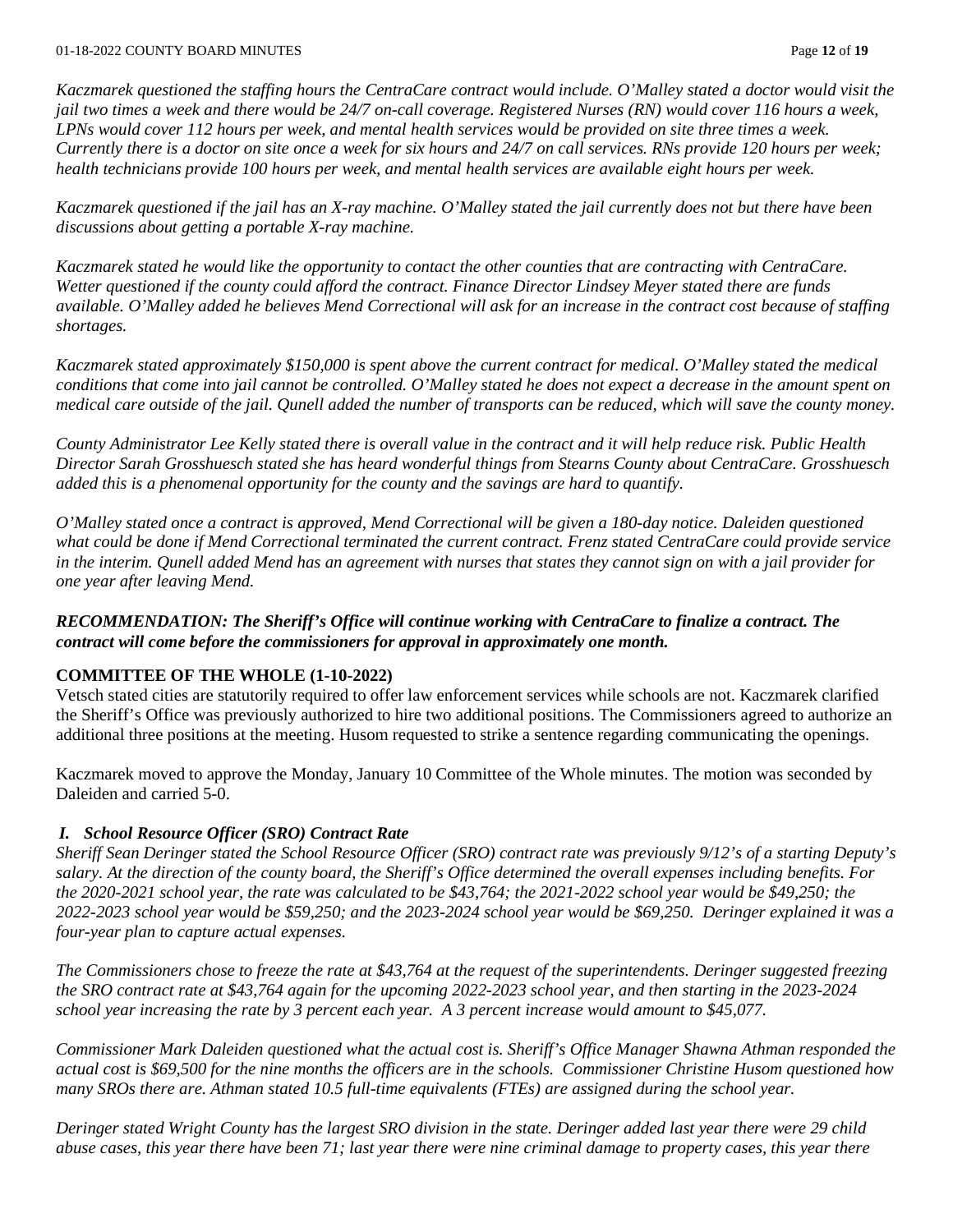*have been 37; criminal sexual conduct cases have increased from 15 last year to 25 this year; last year there were 25 disorderly contact cases and there have been 40 this year; domestic disturbances have increased from two last year to nine this year; juvenile complaints have increased from 245 last year to 465 already this year; and school threats have increased from six last year to 26 this year. The call load in the SRO division has more than doubled since last year. Deringer stated there is a significant need in the schools and it is becoming more difficult for schools to cover the cost of SROs.* 

*Daleiden questioned how many school districts do not have SROs. Deringer responded Annandale and Howard Lake do not. The Monticello and St. Michael-Albertville School Districts are the busiest. If there were not SROs, squad cars would have to respond.*

*Daleiden suggested getting information out to the public. Commissioner Christine Husom stated she is in favor of freezing the contract rate for the upcoming school year and revisiting the rate in the future to determine if an increase is appropriate.* 

*Commissioner Mike Kaczmarek questioned what the hourly rate of the contract is as well as how the SRO contract compares to city contracts. Athman responded the hourly rate would be \$28.05/hour. Deringer stated cities are statutorily obligated to provide services. Kaczmarek questioned if virtual learning will be returning. Deringer stated it is unknown.* 

*RECOMMENDATION: Freeze the current SRO contract rate at \$43,764 for the upcoming 2022-2023 school year. The Commissioners will evaluate the rate again at the beginning of 2023. A letter will be sent to the school districts explaining the commissioners plan to increase the rate beginning in the 2023-2024 school year. Deringer will work with Communications Specialist John Holler to communicate school-related challenges, statistics, and information about county programs to the public.* 

## *II. Recruiting, Hiring, and Retaining Sheriff's Office Staff*

*Deringer anticipates the Sheriff's Office will face recruiting, hiring, and retention problems in the next one to three years. Deringer stated all Sheriff's Offices throughout the state are dealing with staffing issues. The last two graduating classes of new recruits into the field were significantly smaller.* 

*Deringer stated nearly all current applicants have previous experience, but he believes that won't be the case for much longer. A year and a half ago, the county had 139 applicants and last spring there were only 36. Deringer is suggesting increased patrol coverage in cities starting January 1, 2023. The increase in coverage would require eight additional deputies that would need to be hired in August or September to complete training. Deringer expects to lose eight additional employees due to retirement in 2022. The Sheriff's Office could be looking at 20 open positions by the end of the year.* 

*Deringer stated there are agencies offering bonuses and extended time off as incentives. Deringer stated the county currently has a good take home squad program, but improvements can be made. Deringer emphasized the need to be competitive in the job market.* 

*Husom questioned what the educational requirements are to become a correctional officer. Assistant Human Resources Director Lori Pawelk responded a degree is required but there is an equivalency clause.* 

*Deringer stated the board previously approved the hiring of two positions more than the authorized number of positions. Deringer questioned if the board would approve the Sheriff's Office hiring three additional positions, with the approval sunsetting at the end of the year. Deringer stated it would help the office with some of the issues it is facing. Deringer is currently authorized to hire 157 positions, if the commissioners approve, he would be authorized to hire up to 162 positions.* 

*Daleiden questioned how many deputies resigned last year, not due to retirement. Chief Deputy Matt Treichler stated six were hired by other agencies, three moved to the private sector, two retired, and one was elected as a commissioner. Kaczmarek questioned how much the county received in reimbursements for mutual aid in other counties. Deringer responded Aitkin County reimbursed 100 percent of expenses and Hennepin County reimbursed 50 percent of expenses. Athman stated the reimbursements were placed in the miscellaneous revenue account. Athman added Hennepin County*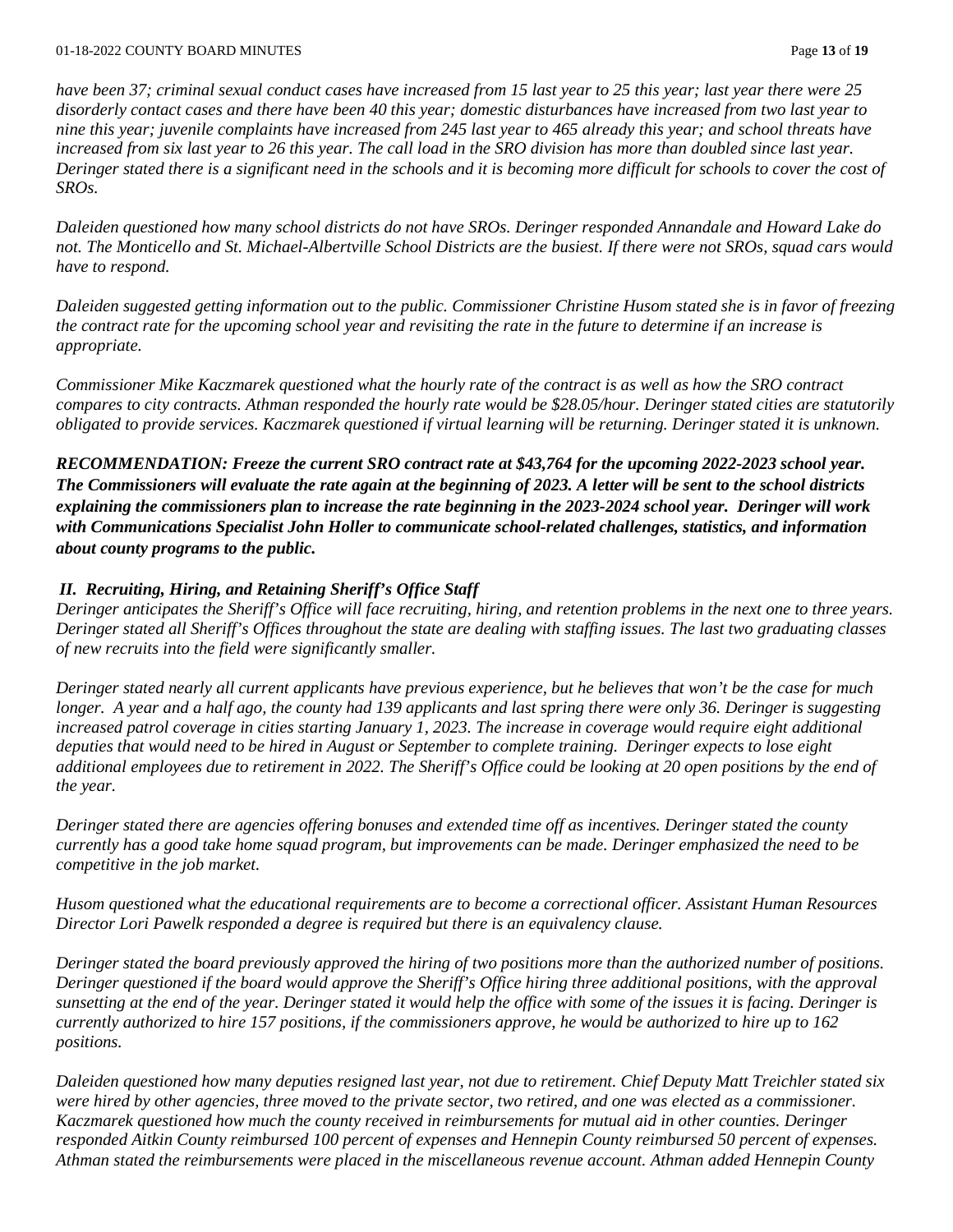*anticipated issuing a 75 percent reimbursement, but the funding source fell through. Kaczmarek questioned if the Sheriff would provide mutual aid in the future. Deringer responded it would depend on the need.* 

*Kaczmarek questioned if there has been conversation to help retain employees that are planning to leave. Deringer stated many are retiring. There is a need for part-time help in the bailiff division. Deringer added a bonus incentive toward the end of the year could also help with retention. Kaczmarek mentioned a pay to stay option.* 

*Kaczmarek questioned if mutual aid requests are approved by the county board. Deringer stated he has not sought board approval previously but has communicated with the commissioners each time aid was provided outside the county.* 

*Human Resources Director Schawn Johnson stated the upcoming contract negotiation sessions will be very challenging. There are many proposals that have never been proposed before. Daleiden stated he would like to start negotiations earlier this year. Johnson stated he would reach out to the unions in April. Daleiden mentioned looking into incentives to retain employees. Civil Division Chief Attorney Greg Kryzer stated options could be negotiated with the unions. Athman added American Rescue Plan (ARP) funds are available for recruitment and retention. Daleiden suggested reaching out to department heads and other agencies for direction.* 

## *RECOMMENDATION: The Sheriff's Office is authorized to hire up to five additional positions over the 157 previously authorized positions.*

## **COUNTY BOARD WORKSHOP (1-11-2022)**

Kaczmarek requested staff determine the cost of providing in-house cleaning services and the cost to contract facility management services, excluding HVAC and electrician services.

Daleiden stated the current job description includes maintenance work, which is a higher pay grade than a custodian. Kelly stated a new job description would need to be created for an employee strictly doing custodial work. Vetsch moved to request staff to provide a cost analysis for providing cleaning services internally. The motion was seconded by Kaczmarek and carried 5-0.

Vetsch suggested discussing facility management services further at the February County Board Workshop.

Vetsch moved to approve the Tuesday, January 11 County Board Workshop. The motion was seconded by Daleiden and carried 5-0.

## *I. Schedule Meetings as Needed*

## *a. Dental Clinic Steering Committee*

*County Administrator Lee Kelly stated the meeting is needed to review proposals from construction firms. After discussion, the commissioners agreed to schedule the Dental Clinic Steering Committee meeting at 10:30 A.M. Monday, January 24, 2022.*

*Kelly stated a closed session for the County Administrator's review needs to be rescheduled. The commissioners agreed to schedule a closed session Committee of the Whole meeting at 10:30 A.M. Tuesday, January 18, 2022.* 

*Kelly stated the commissioners met in June 2021 and discussed bidding contract cleaning services. Kelly asked for clarification on the direction from the board because the recommendation in the meeting minutes did not reflect bidding out the services. Facilities Director Alan Wilczek stated he has pricing for the addition of the new building. The current cleaning contract for all county facilities expires in April. There was previous discussion of bidding out cleaning services or bringing the service in-house. Wilczek added he will need to either post a Request for Proposal (RFP) or hire additional staff.* 

*Commissioner Darek Vetsch stated he would like to see what the proposed price would be first and if the price was too high, the services could be provided in-house. Wilczek stated the RFP would take several weeks to complete and award. It would also take time to determine staffing needs as well as hiring additional employees. Commissioner Mary Wetter*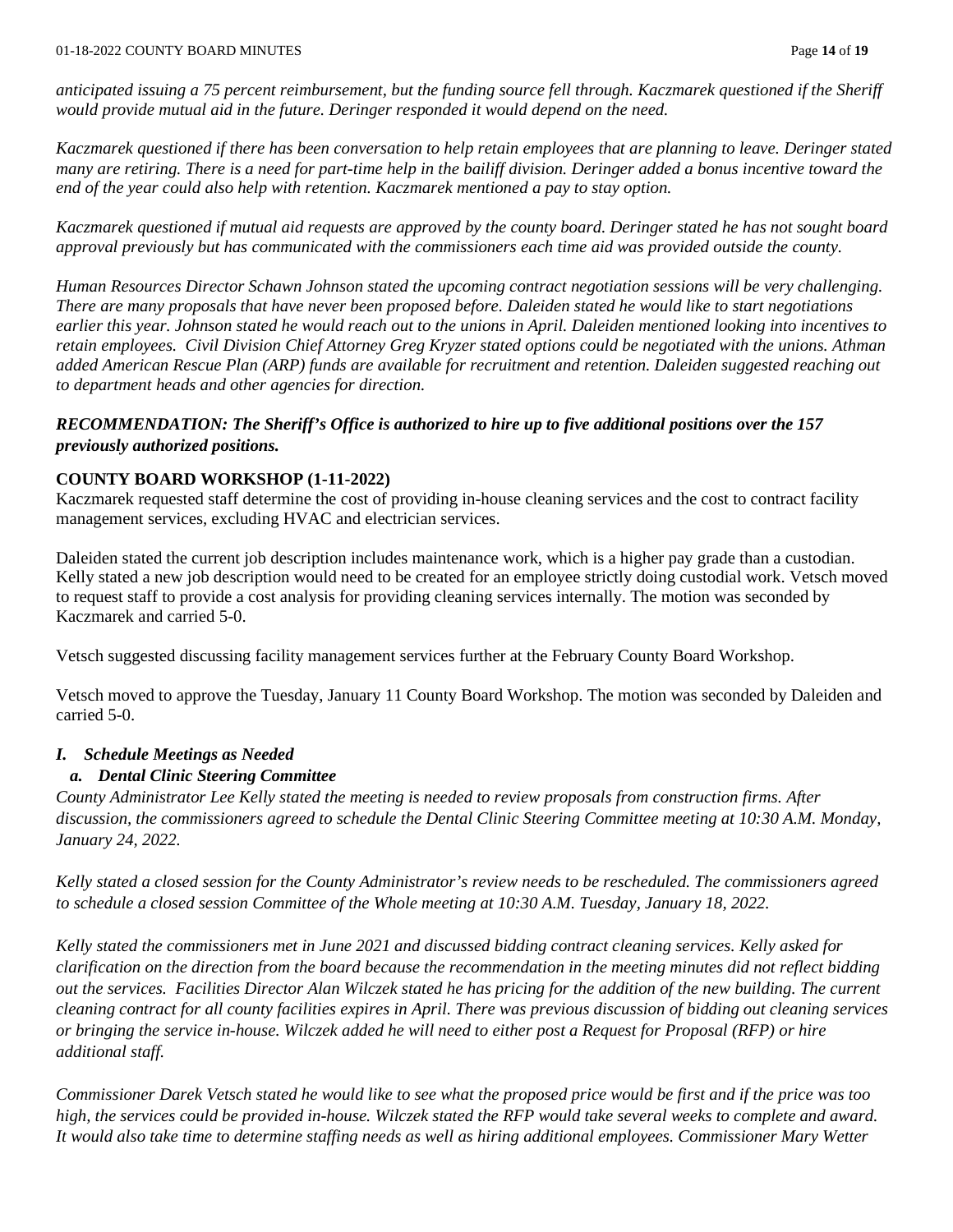*questioned how many employees would need to be hired if the work is done in-house. Wilczek stated approximately 12 employees would need to be hired.* 

*The commissioners discussed contract length for cleaning services. Wilczek stated a one-year term could potentially be more costly. Wilczek added the contract would need to be awarded by March so there is time for the vendor to prepare.* 

*Commissioner Mike Kaczmarek questioned if there is a warranty on the workmanship for the new building. Wilczek responded there is a one-year warranty on workmanship.* 

### *RECOMMENDATION:*

*Schedule the following meetings:* 

- *Dental Clinic Steering Committee – 10:30 A.M. Monday, January 24*
- *Closed Session Committee of the Whole – 10:30 A.M. Tuesday, January 18*

#### *Wilczek will post an RFP for contract cleaning services including pricing for two-year and three-year terms.*

#### *II. Update on OSHA Emergency Testing Standard*

*Kelly stated the U.S. Supreme Court held a hearing on Friday, January 7, 2022, discussing President Biden's executive order requiring vaccination/testing of businesses with 100 or more employees, but a decision has not yet been released. The county has held off on any action, based on previous direction from the board. The Administration Department has done work to prepare in the event a decision requiring vaccination/weekly testing is made. Kelly stated most other counties in the state are taking a similar approach. The provisions were supposed to be effective on January 10, 2022, and testing is supposed to go into effect on February 9, 2022. Commissioner Mark Daleiden stated if the Supreme Court upholds the current rulings, there will likely be an extension for the ruling to go into effective as many agencies will not be prepared immediately.* 

*Daleiden questioned if barriers need to be put in place at the new Government Center for preventative measures against COVID-19. Wilczek stated there are challenges with installing temporary barriers. Wilczek added much of the interaction with the public in the Health & Human Services Department takes place in intake rooms or interview rooms where it would be very difficult to install barriers. Health & Human Services Director Jami Goodrum stated there will still be a lot of interaction at the front desk. Goodrum added there are guidelines in place requesting staff be masked. Social Services Manager Jill Pooler stated staff have expressed concerns over safety and security.* 

*Wilczek stated it is complex and time-consuming to install temporary plexiglass barriers. The county is moving into a brand-new building and holes will have to be drilled in the wood to secure the barriers. Kaczmarek suggested discussing options with department heads. Wilczek stated the counters should be uniform. Vetsch stated the buildings are sufficiently safe. Wilczek added there are wireless panic buttons placed throughout the building.* 

*Public Health Director Sarah Grosshuesch stated COVID-19 barriers will not be effective. The only way to provide defense against a new variant is to have everyone mask.* 

## *RECOMMENDATION: The county will continue to wait for a ruling from the U.S. Supreme Court regarding the OSHA Emergency Testing Standard.*

#### *Additional barriers for COVID-19 or safety will not be added to the new Government Center building.*

## *III. Emergency Paid Sick Leave (EPSL) Policy*

*Kelly stated the policy was adopted last year and expires at the end of January. The policy provides additional time to employees that have used or do not have accrued time off, in the event the employee is absent for a COVID-19 related event. Kelly suggested employees that have already used the allotted hours would not be eligible for more. To date, 33*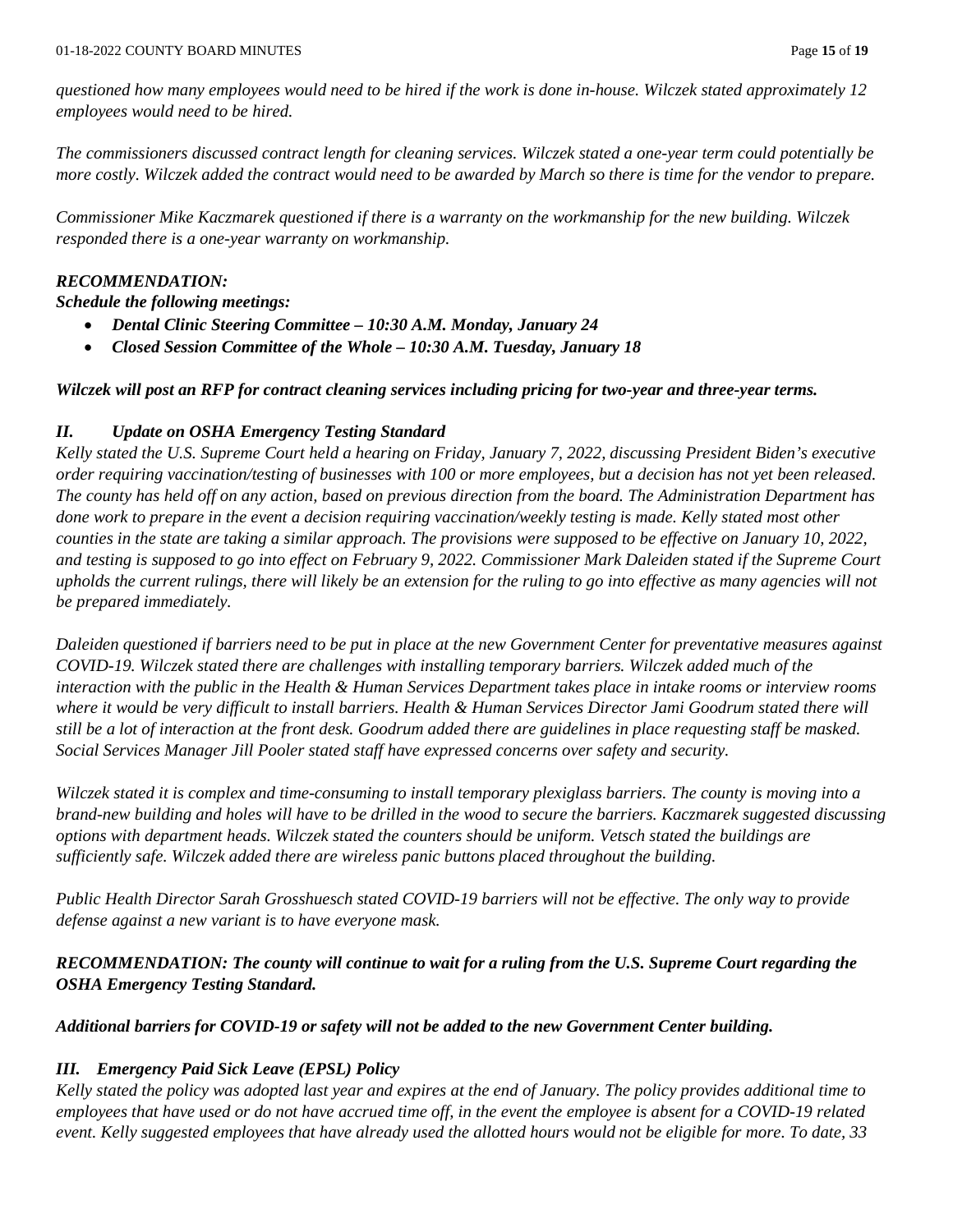*employees have utilized the policy, amounting to 1,105 hours. The commissioners discussed extending the policy to April 30, 2022.* 

### *RECOMMENDATION: Extend the EPSL policy to April 30, 2022.*

#### *IV. Allina Clinic Memorial Statue*

*Commissioner Christine Husom stated the Allina Community Health Board has agreed to donate \$5,000. An additional \$700 in community donations has been collected. The statue will take approximately one month to construct. The wingspan options are 2.5 feet, 3.5 feet or 5 feet. The City of Buffalo Parks Department has three location options for the statue. Daleiden added no public funds will be used for the statue.*

#### *RECOMMENDATION: Informational only.*

#### *V. Update on the Fire Training Center*

*Kelly stated the City of Buffalo is aware of the Compost Facility study and looking for an update from the county on the potential for building a Fire Training Center. Kelly added the Fire Chiefs are still interested in pursuing the facility if the county is still open to the idea. If the Compost Facility property is not feasible for the needs, the Fire Chiefs may look elsewhere as well. Daleiden stated he believes it would be a good opportunity for the residents of Wright County. Vetsch added the county would need to know that all the fire departments are on board and willing to contribute funds.* 

#### *RECOMMENDATION: Informational only.*

#### *VI. Planning & Zoning Department Staffing Update*

*Planning & Zoning Administrator Barry Rhineberger stated Office Manager Terrie Piram retired on Friday, January 7, 2022. The position was replaced internally by Sheryl Daniels. The Environmental Health position is still vacant; however, five interviews have been scheduled. There will likely be two rounds of interviews for the position. A Planner position has been posted with an application deadline of Thursday, January 20. An Office Technician II position will be posted Tuesday, January 11, and the position will be sent to the county board for approval on Tuesday, January 18. There is also an open Building Inspector position that will be posted later this month.*

*Daleiden questioned the qualifications of the candidates that applied for the Environmental Health position. Rhineberger stated 11 candidates applied and seven were qualified.* 

#### *RECOMMENDATION: Informational only.*

## *VII. Update on the Assessor's Office Computer-Assisted Mass Appraisal (CAMA) System*

*Assessor Tony Rasmuson stated Business Analyst Jeremy Kringler joined the project after Andrea Benedict resigned. Rasmuson stated the project was fast-tracked in August 2021 with anticipation for the system to go live in November.* 

*Rasmuson stated the department is currently doing dual entry in both the Avenu and Tyler systems. Daleiden questioned how long dual entry will be needed. Rasmuson responded through the current assessment cycle. Rasmuson added there is a need to get the tax system going. Kringler stated there have been counties that have worked on implementation for over a year while Wright County was able to complete implementation in three months. Information Technology is working on an export to help eliminate some of the dual entry.* 

*Rasmuson is hoping to have valuations done before March. Rasmuson stated the department is very busy and will have to find the time to integrate the Tyler software for both tax and CAMA. The county does not currently have a contract in place for a tax system with Tyler. Once a contract is executed, the county will have to wait until Tyler is available for implementation, which could be 10-12 months.* 

## *RECOMMENDATION: Informational only.*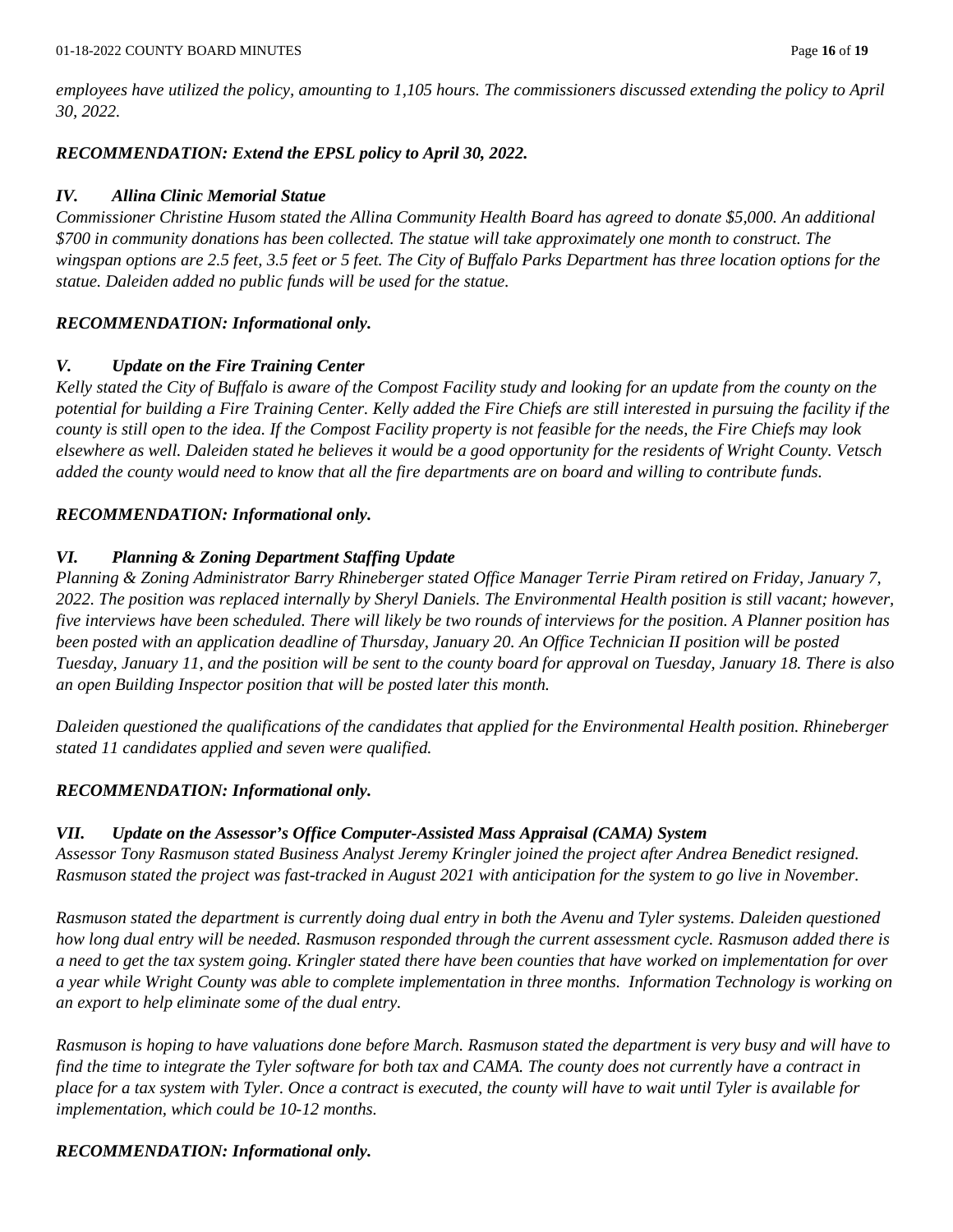#### **PERSONNEL COMMITTEE (1-12-2022)**

Daleiden moved to approve the Wednesday, January 12 Personnel Committee minutes. The motion was seconded by Kaczmarek and carried 5-0.

#### *1. Health & Human Services*

#### *A. Community Access for Disability Inclusion (CADI) Waiver Social Worker*

*Jami Goodrum, Health & Human Services (HHS) Director shared with committee members the Waiver Case Management presentation and proposed Budget Amendment Form. She explained that the Board approved sending 100 cases to a third party Contracted Case Management agency in June. Due to community-wide staffing shortages they have only been able to send out approximately 20 cases to the contractor. Goodrum noted that the waiver case management caseload sizes for Wright County are significantly higher than comparable counties. The County is gaining new cases far faster than the contracted agency can manage the additional workload. Goodrum continued that the high caseloads have reduced the County's service response for clients and has resulted in higher workloads and decreased job satisfaction among staff members. Goodrum added that staff turnover is very costly to the County given the required training, coverage of vacant caseloads, and the diminishing candidate pool in the social worker field.* 

*Goodrum noted by adding one additional full-time employee (FTE) social worker, staff will not be able to greatly reduce the County's existing high caseload sizes. She stated that her preference would be to hire three additional positions within the waiver case management area. This would allow for staff to handle and accept new cases that come into the County without further overloading staff and would bring the per person caseload numbers more in line with other comparable county agencies. Jill Pooler, Social Services Manager, explained that each new case management staff generates approximately \$35,984 to the HHS Budget.* 

*A discussion regarding the budget neutral impact and revenue of these positions was held along with a discussion about the different work qualifications for the Case Aide, Eligibility Specialist, and Social Worker positions.* 

*Commissioners Darek Vetsch and Mark Daleiden agreed to add two additional social worker positions within the Case Management staffing area.*

## *RECOMMENDATION: APPROVE TO HIRE TWO ADDITIONAL FTE TO THE WAIVER CASE MANAGEMENT STAFF.*

## **BROADBAND COMMITTEE (1-12-2022)**

Vetsch moved to approve the Wednesday, January 12 Broadband Committee minutes. The motion was seconded by Daleiden and carried 5-0.

## *I. SUMMARY OF FUNDING REQUIREMENTS, PROCESS OF MOVING FORWARD*

*Projects Administrator Elizabeth Karels presented a four-phased plan for moving forward with the county's broadband grant program. Karels presented the funding requirements of the three available sources of broadband funding currently available – the American Rescue Plan (ARP), Minnesota Border-to-Border Grants and the Broadband Equity Access & Deployment (BEAD) Program. To date, only ARP funds set aside by the county board are available for projects. Karels said there is the potential to get Border-to-Border grants, but that program hasn't opened yet (it will later in 2022). She suggested for the first phase of the grant funding – "quick wins" grants using ARP funds – should have a portion of the county's commitment of ARP funds (approximately \$1 million) going to projects that can make an immediate impact.*

*Commissioner Darek Vetsch said that a significant change was made to the ARP allocations to townships that now allows them to use ARP funds for general fund expenses. Karels said that will likely make the process of getting matching funds from townships much trickier. Vetsch said this change could incentivize those townships that sincerely want broadband improvement to dedicate funds toward that process. Vetsch said he would like to put out project grants that would require a 50 percent match from the local municipality, giving a priority to those municipalities willing to share in the cost. Commissioner Mark Daleiden added that it could incentivize township residents to put pressure on township boards to commit ARP funds to getting broadband projects completed in their area.*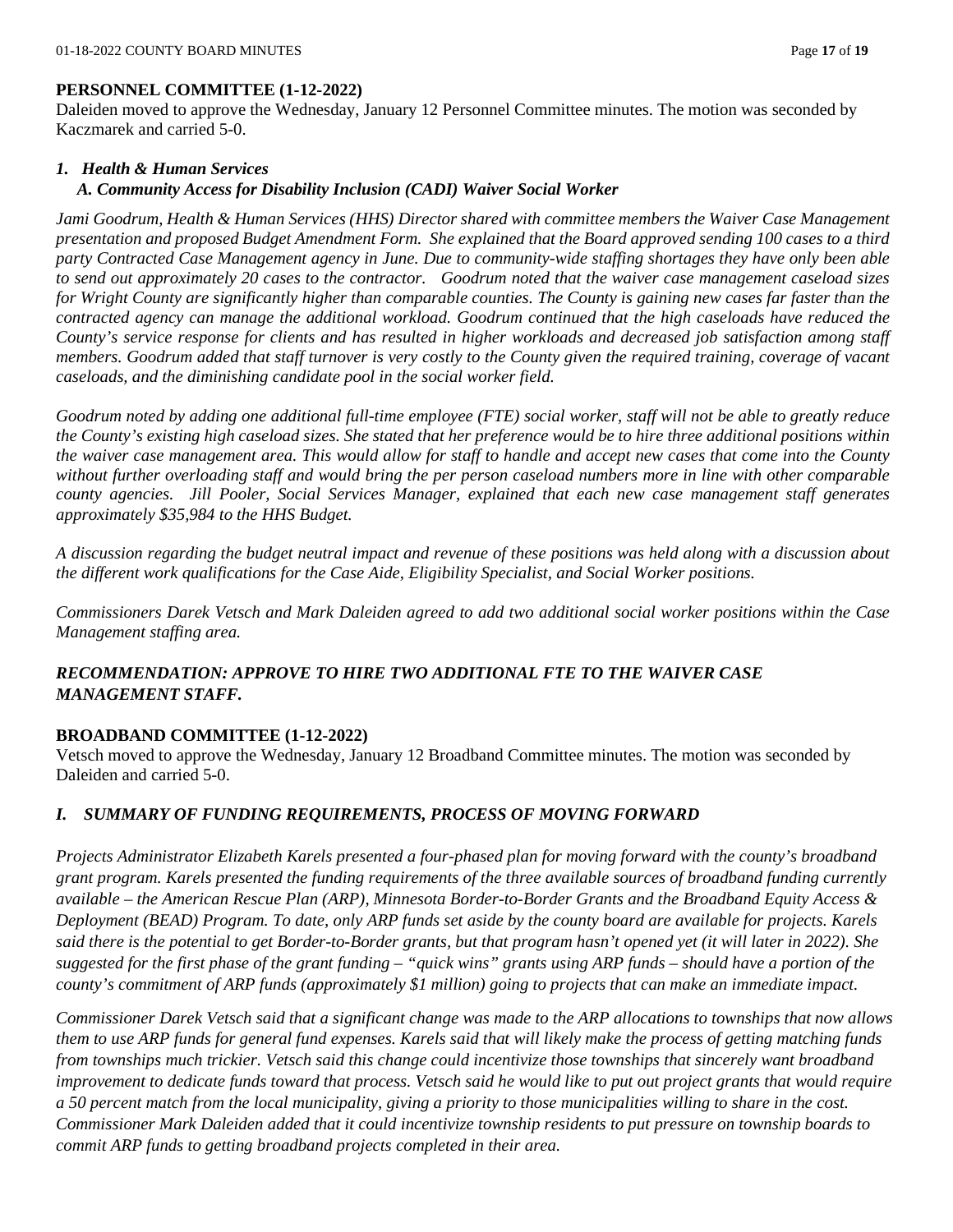*Daleiden asked if the ARP guidance continues to be that areas that have been part of the Federal Communications Commission's Rural Digital Opportunity Fund (RDOF) are ineligible to receive ARP funding from the county. Karels said homes and businesses in RDOF zones can't access ARP funds because technically it would constitute "doubledipping." Kyle Moorhead of Hometown Fiber said the Internet Service Providers (ISP) have been able to secure rural areas for RDOF funding, but have up to 10 years to implement a program. Vetsch added an ISP can essentially hold a community hostage and simply turn back dollars while not allowing townships to access ARP funds for broadband.*

*Vetsch said that he would like to see the scoring criteria for Phase 1 project applications include the percentage of contribution provided by a city/township, the contribution from an ISP, the number of connections that would be created by the project, the total scope/size/cost of the project, the project's timeliness, cost controls and why a project would be best suited to access ARP funding than other funding sources. The recommendation from Vetsch and Daleiden was to earmark \$1 million in ARP funds for Phase 1 of the project with a general timeline of a grant application period of Jan. 21 through March 18, a grant review and award period of March 21 through April 8 and construction by ISPs through the end of 2022. Vetsch said if more qualifying applications are received, the total could exceed \$1 million.*

*Phase 2 of the project would focus on making investments on county-owned infrastructure to assist ISPs in expanding service more efficiently by providing the "middle mile" of connecting existing fiber lines. Vetsch said there are too many unknowns to go headlong into Phase 2 without having more information. Karels suggested creating a high-level design and commit to a conceptual plan with costs associated with it. In the study commissioned by Design Nine one alternative to create a fiber loop, but Vetsch stated his concern is that the loop concept may not be the most cost effective and he is looking for the most "bang for the buck" from the ARP fund investment. Vetsch said it is likely too early to be looking at Phase 3 – partnering with ISPs on Border-to-Border grants since, to his knowledge, no grants have been awarded from that \$70 million funding pool. Karels said that, while no grants have been awarded, the criteria for applying for the grants have been released for potential grant applicants. Daleiden said that, given the funding available, ISPs should be interested in reaching out to the county to partner on projects. Vetsch said he has concerns about giving funds to ISPs that could potentially take advantage of residents once fiber is installed. Vetsch added that he would prefer to give ARP funding to ISPs that are looking to create competition in the marketplace and keep fees for service reasonable.*

*Karels introduced Mike Smith-Nordquist of the Wright County Surveyor's Office who created a series of comprehensive maps that can be overlayed on one another using several individual map variables that factor in the findings of the Design Nine feasibility study. Some of the variables include locations of homes and businesses, speed test data, aerial photography, business and residential surveys submitted to Design Nine, the location of county properties/antennas/radio equipment, the designation of zones of the county by Border-to-Border grants, the proposed county fiber loop and RDOF zones that can't be accessed by ARP funding. Karels said the ARP requirements give preference to areas that are unserved and underserved. Smith-Nordquist said that the layers can be interchanged to take into account specific variables so the maps can serve as a spatial tool. Vetsch and Daleiden complimented Smith-Nordquist for the outstanding job he did on the map variables and that it will be an invaluable tool moving forward with broadband projects.*

*Vetsch said he would like to meet with Karels and Daleiden to evaluate the scoring system applied to projects so those who apply for funding through the county's broadband grant program will be aware of what factors are deemed most important to getting approval.*

*The committee briefly discussed the county's Dig Once policy, which includes the installation of conduit in conjunction with county road projects. Karels said the County Road 37 project between County Roads 18 and 19 will include the Dig Once policy as part of the engineering of the project. Assistant Highway Engineer Chad Hausmann said there are already several fiber lines in the project zone and most of them will require some relocation. Daleiden said it would be critical to have conversations with those providers to consolidate those efforts into one conduit line if possible, saying it would make sense for those providers to utilize the county-installed line instead of doing it themselves at a much higher cost.*

*Vetsch asked if there would be an issue with proceeding with going live with the application process without being formally approved by the full county board. County Administrator Lee Kelly said if the recommendation was to direct staff to proceed with creating the online application forms with the intention of going live Friday, Jan. 21 that it would be permissible. The county board will review the minutes at its Jan. 18 meeting, which will provide official board approval.*